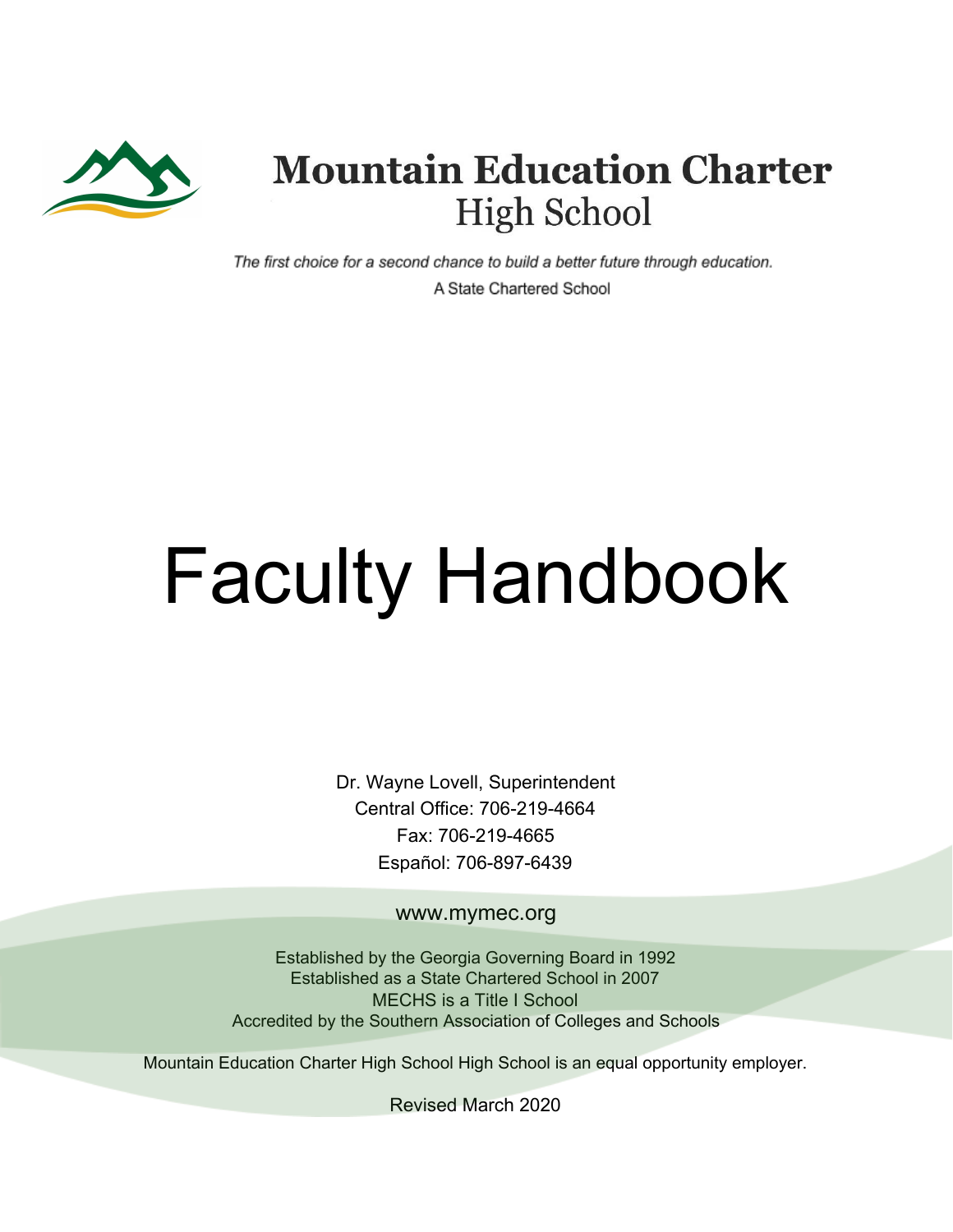## **Mountain Education Charter High School Governing Board**

#### **The Superintendents of Fannin, Gilmer, Lumpkin, Pickens, Towns, Union, and White County School Systems and Collaborative Members**

| Dr. Darren Berrong   | Board Chair, Superintendent-Towns County Schools |
|----------------------|--------------------------------------------------|
| Dr. Rob Brown        | Superintendent-Lumpkin County Schools            |
| Dr. Michael Gwatney  | Superintendent-Fannin County Schools             |
|                      | Superintendent-Pickens County Schools            |
| Mr. John Hill        | <b>Superintendent-Union County Schools</b>       |
| Dr. Shanna Downs     | Superintendent-Gilmer County Schools             |
| Dr. Laurie Burkett   | Superintendent-White County Schools              |
| Dr. Franklin Johnson | <b>Collaborative Member</b>                      |
| Ms. Amy Gibby-Rosser | <b>Collaborative Member</b>                      |
| Ms. Kay Head         | Collaborative Member                             |
| Mr. John Anglin      | Collaborative Member                             |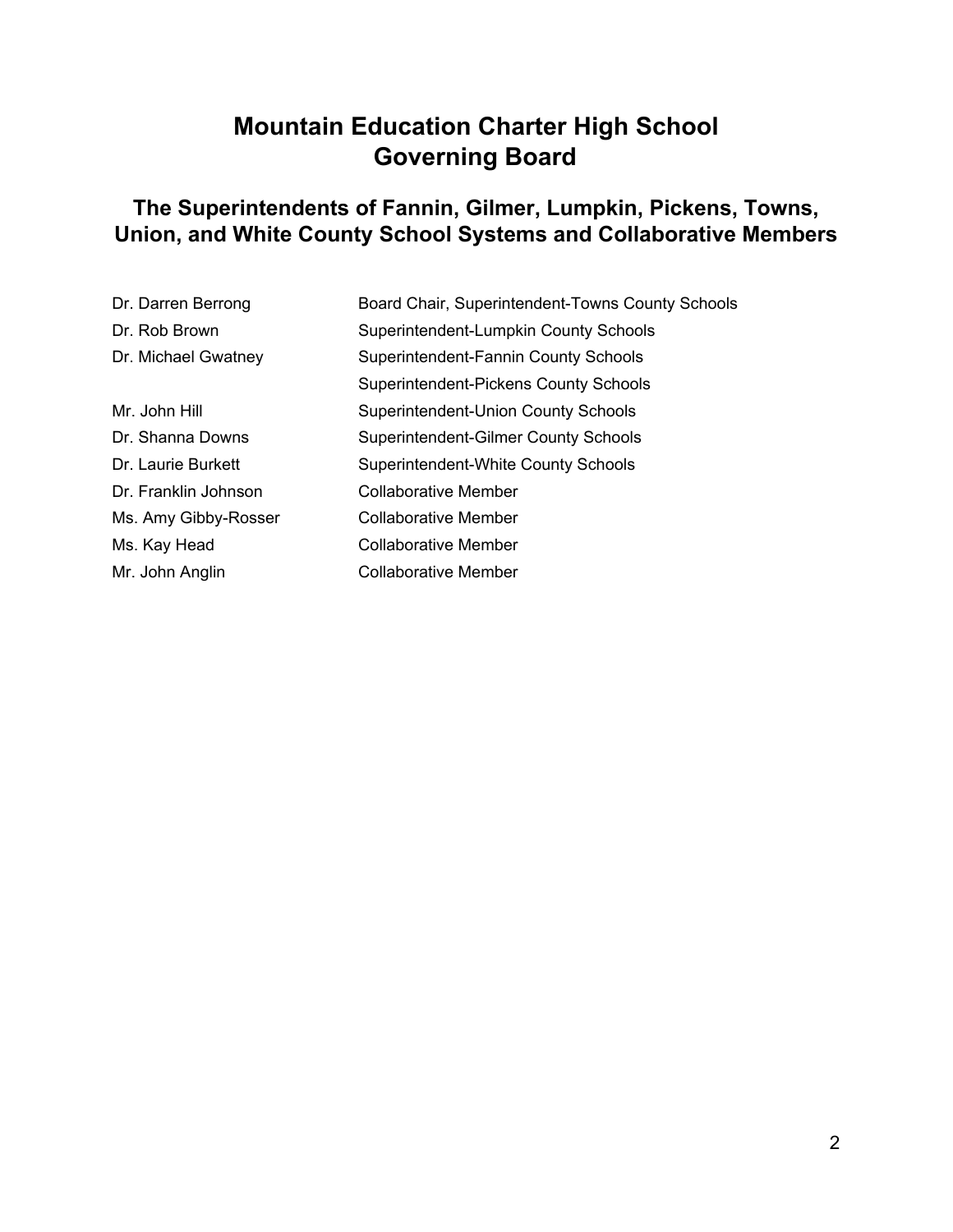## **Mountain Education Charter High School**

#### **Mission Statement**

Provide a second chance opportunity for students across North Georgia to earn an accredited high school diploma in a student-centered, self-paced, evening public high school.

MECHS is committed to:

- partnering with local school systems, families, and community members to nurture educational excellence.
- engaging students in meaningful learning with personalized graduation coaching, preparing them for college or career.
- offering course credit recovery for students to stay on track for graduation.
- providing dual enrollment opportunities to jump-start the college experience.

#### **Guiding Principles**

We believe in a culture of *excellence*. Therefore, we will hold ourselves accountable while aggressively applying best practices and pursuing continuous improvement to our academic and business models.

We value *servant leadership*. Therefore, we are committed to developing and keeping leaders who are selfless, visionary, and performance driven.

We believe in *empowerment*. Therefore, we will promote an environment of encouragement and life skill learning to equip each student to take ownership of pursuing success and discovering their dreams.

We value *integrity*. Therefore, we will conduct ourselves in a manner that exemplifies honesty, transparency, fidelity and unity of purpose.

We believe in the strength of *community*. Therefore, we are committed to establishing and fostering productive school-family-community partnerships.

We believe in the power of *human relationships*. Therefore, we are committed to establishing and nurturing meaningful relationships with every student and staff member.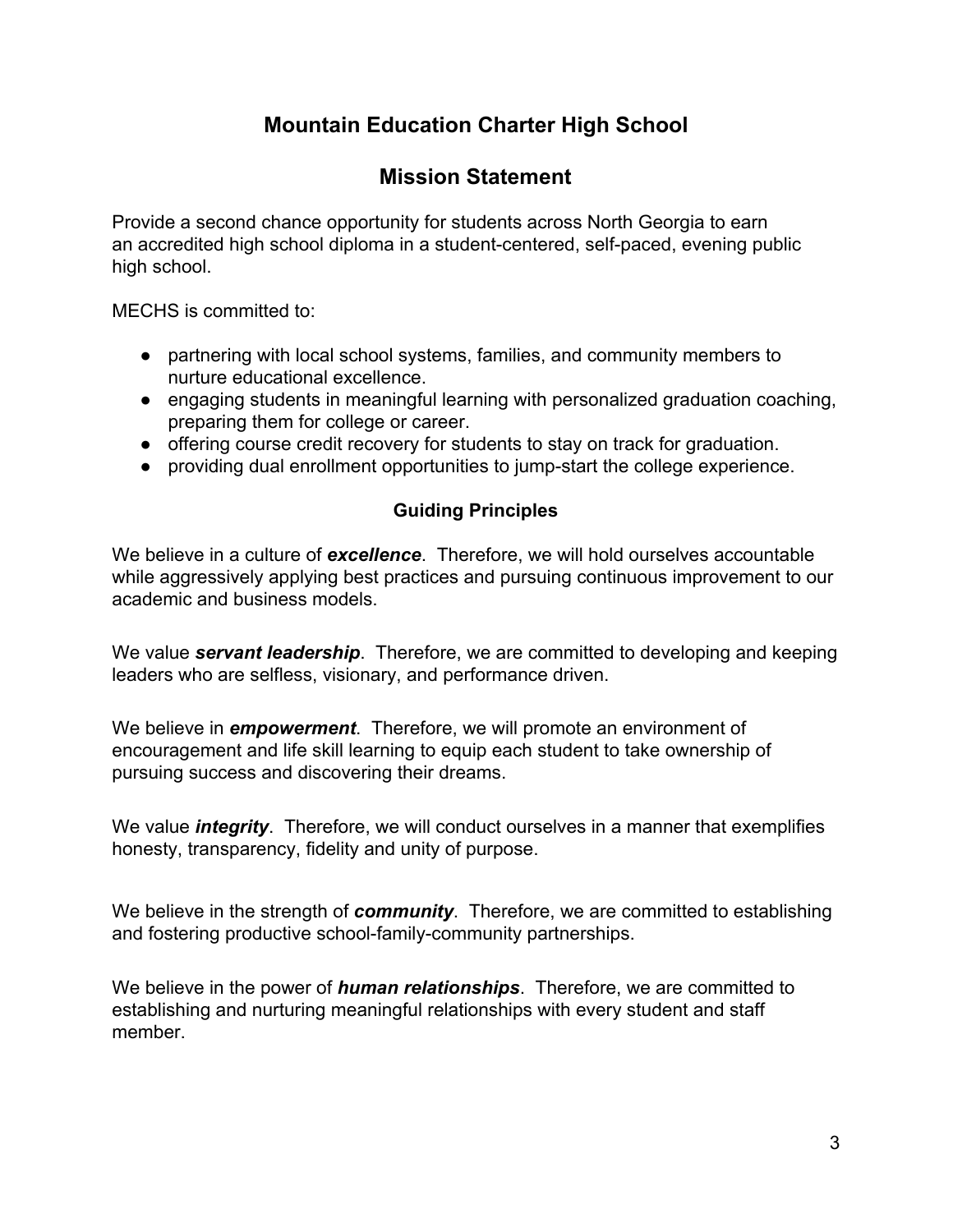## **Criminal Background Checks**

A criminal record check will be conducted at or prior to employment on every person who is employed by the Board for the first time to fill either a full-time or part-time certified or classified position with the Mountain Education Charter High School (MEC). For this purpose, the applicant shall be fingerprinted as required by state law for all public school employees.

Subsequent criminal record checks will be conducted on all personnel in accordance with state laws, state board rules, and rules of the Professional Standards Commission. All certified personnel whose employment is continued with MEC shall have a criminal record check made upon any certificate renewal application to the Professional Standards Commission. All classified employees whose employment is continued with MEC shall have subsequent criminal record checks on a periodic basis, not to exceed every five years, using procedures and schedules to be determined by the MEC Superintendent or designee.

The cost of such record checks for all certified employees shall be paid by the applicant. The cost for all classified employees shall be paid by the Board.

## **Termination**

Employees under contract may have their contracts terminated only by following the procedures as set forth in O.C.G.A. § 20-2-940. Certificated employees do not earn any rights to continued employment as set forth in O.C.G.A. § 20-2-942. All employees not under contract are employed at the will of the Board.

Any employee may be suspended without pay by the Board pending a decision regarding termination. Any employee may be placed on administrative leave with pay by the Superintendent at any time.

## **Staff Attendance**

All employees are expected to report to work as scheduled. If extenuating circumstances exist which would cause an employee to be late for work, the site administrative staff must be informed in order to ensure that student coverage is assured. Should an employee be required to be absent during a scheduled work period, that employee must inform the administrative staff and, if appropriate, ensure that another employee works in the place of the absentee.

The administrative staff must be informed when an employee arrives or departs the school. Part-time employees must sign in and out upon entering and leaving the school. Part-time employee monthly time sheets must be completed and signed by the employee, and submitted at the pre-determined monthly cut-off date.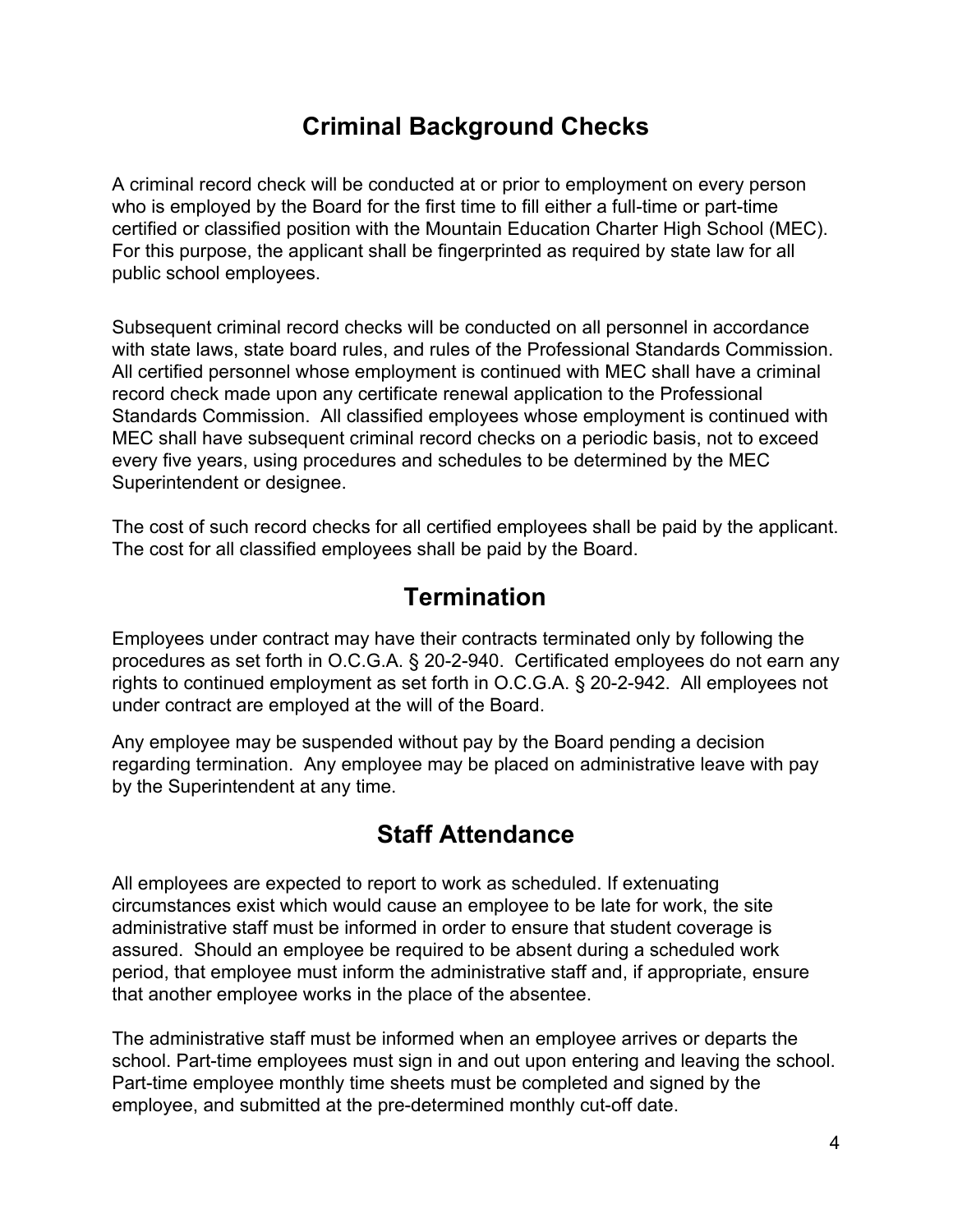## **Schedule**

School hours for MEC students are Monday through Thursday from 4:00 p.m. until 9:30 p.m.

## **Hourly Employee Pay**

Certified hourly employees will be paid an hourly salary based on their state certificate held and number of years of approved experience. Non-certified hourly employees will be paid based on the applicable salary scale.

## **Leaves and Absences**

This handbook shall apply to all full-time employees of the Mountain Education Charter High School (MEC).

#### **Accrual of Sick Leave and Absence for Medical and Related Reasons**

Each full-time employee of MEC shall be entitled to sick leave, with full pay, computed on the basis of one and one-fourth (1 1/4) working days for each completed month. All unused sick leave shall be accumulated from one fiscal year to the next up to a maximum of forty-five (45) days. Sick leave accumulated by a certified full-time employee from another public school system is transferable to MEC up to a maximum of 45 days.

The leave provided for under this handbook is available only for personal illness, injury or exposure to contagious diseases, or for absences necessitated by illness in the employee's immediate family.

For any absence in which sick leave is used, the Site Administrator or designee shall have the right to require a physician's certificate stating that the employee is ill and is unable to perform his or her duties. In the event that sick leave is used to care for a member of the immediate family, the Site Administrator shall have the right to require a physician's certificate stating that the employee is needed to care for the sick family member.

For the purposes of absences for medical and related reasons, members of the immediate family are defined as spouse, children, father, mother, sisters, brothers, grandparents, grandchildren, and in-law equivalents of the same or other relatives living in the household.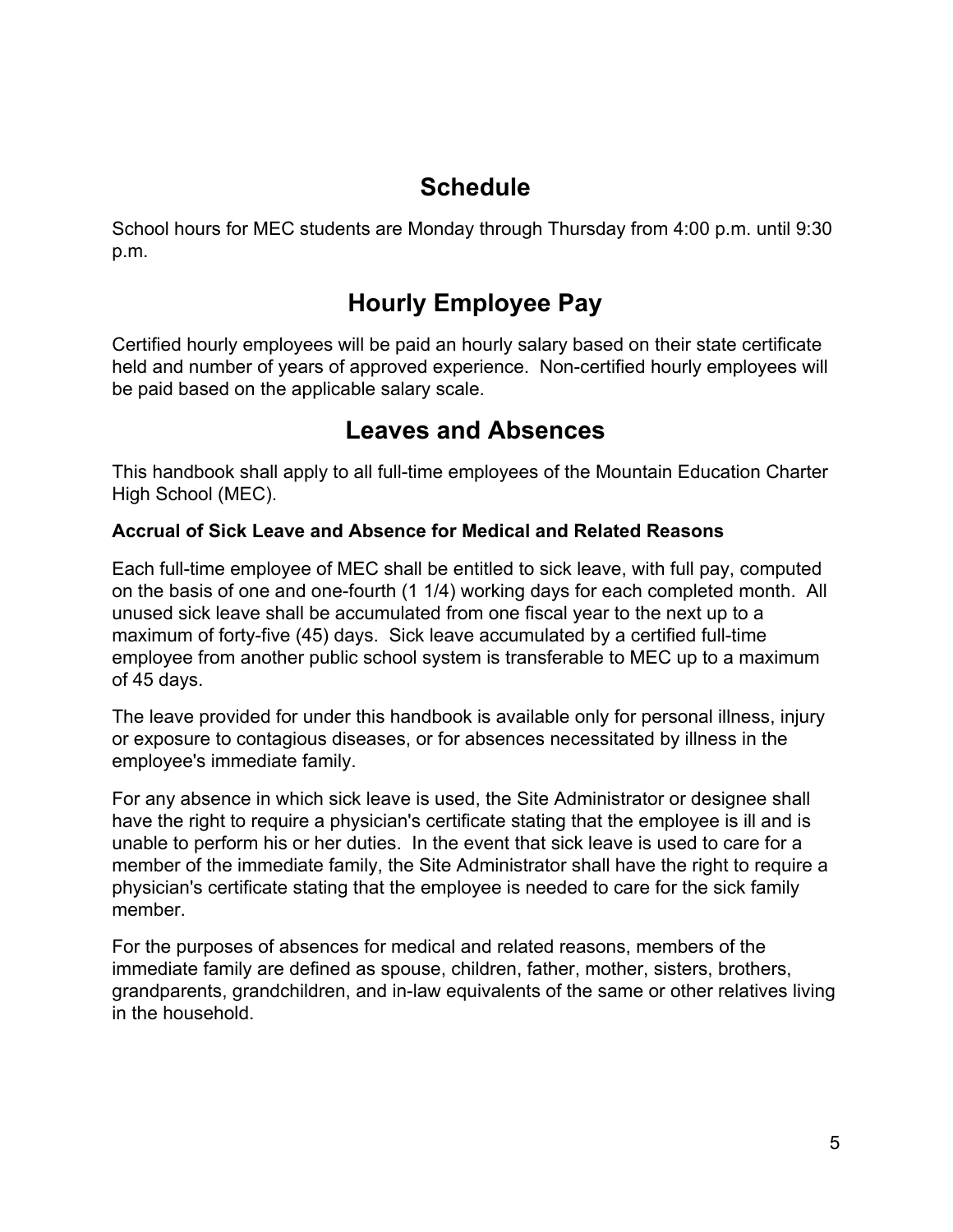#### **Bereavement Leave**

Death in Immediately Family – In the event of a death in the immediate family (as defined above) of a full-time employee, a leave of absence will be granted to a maximum number of five days in accordance with the rules and regulations of the board and such leave will not be charged against sick leave.

#### **Personal and Professional Leave**

Full-time employees may take three (3) days of personal/professional leave if prior approval of the absence has been given by the employee's immediate supervisor and if the presence of the employee requesting absence is not essential for effective school operation. A leave form must be filed and approved by the Site Administrator prior to leave.

Employees are not required to disclose the purpose for which such absence is sought but may be required to state whether the absence is for "personal" or "professional" reasons.

Professional leave for training and/or professional meetings attended at the request of the Site Administrator shall not be counted against an employee's sick leave.

#### **Observance of Religious Holidays**

Full-time employees may use personal leave for the observance of recognized religious holidays. If an employee desires to take leave for the observance of recognized religious holidays in excess of the days allowed for personal leave, the employee may take unpaid leave for such purposes provided that such leave is not excessive and does not interfere with fulfilling the obligations of his or her job.

#### **Jury and Witness Leave**

Each person employed by the MEC shall be allowed leave with pay for the purposes of serving as a juror in any court or when attending a judicial proceeding in response to a subpoena. Jury and/or witness leave shall not be deducted from an individual's accumulated personal, professional or sick leave. No employee utilizing jury and witness leave shall be required to pay the cost of employing a substitute to serve during his or her absence for such leave. Employees who serve on juries or who are subpoenaed for reasons arising out of their employment with the MEC may keep the jury/witness pay they receive.

#### **Military Leave**

All employees of the MEC are entitled to paid leave not to exceed eighteen days in any one federal fiscal year for the purpose of complying with ordered military leave duty with the armed forces of the United States or State of Georgia, including duty as a voluntary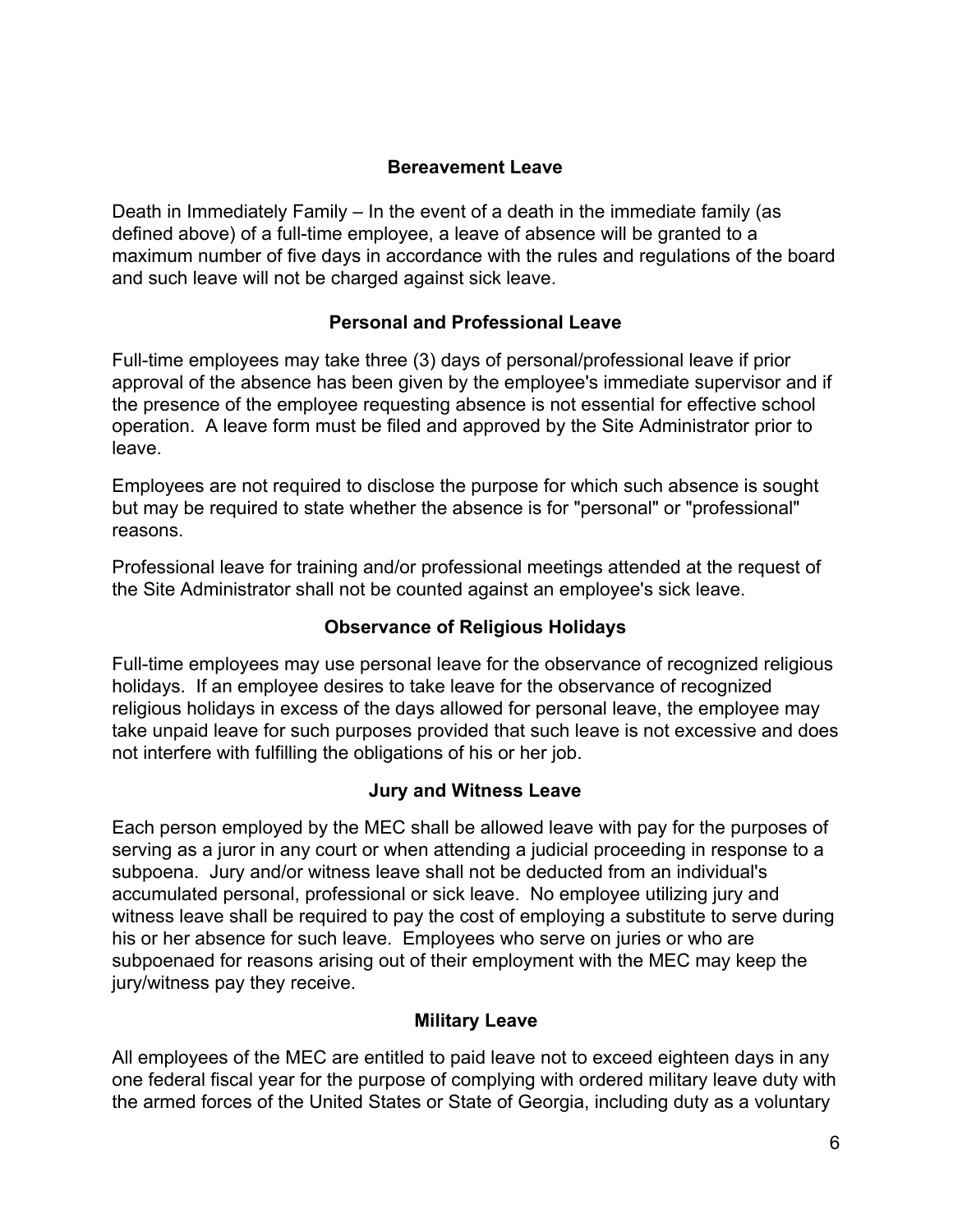member of the militia or reserve component of the United States or State of Georgia. Employees also are entitled to leave not exceeding thirty days in any one federal fiscal year if ordered to duty as a result of the declaration of any emergency by the governor or the appropriate officials of the United States armed forces. Employees who have military commitments shall inform the Site Administrator or designee annually and shall cooperate to the extent possible in scheduling such leave so as to minimize the disruption in those employees' duties and the mission of the MEC.

#### **Family and Medical Leave**

#### A. Eligible Employees

Employees who have been employed by the MEC for at least 12 months and who have worked at least 1250 hours during the previous 12 months are eligible to take 12 weeks of unpaid leave under the Family and Medical Leave Act ("FMLA"). As to the interpretation of this handbook, the MEC's employees should look to the Act itself and its regulations.

An eligible employee may request leave for one or more of the following reasons:

- 1. Birth of a son or daughter and to care for the newborn child;
- 2. Adoption or foster placement of a son or daughter with the employee;
- 3. To care for the employee's spouse, son, daughter or parent, if that person has a serious health condition; and
- 4. Serious health condition of the employee that prevents the employee from performing his/her job functions.
- 5. Any qualifying exigency arising from the fact that the employee's family member (the covered military member) is on active duty or has been notified of an impending deployment in support of a contingency operation. Qualifying exigencies are defined as short-notice deployment (seven or less calendar days); military events and related activities; childcare and school activities; financial and legal arrangements; counseling; rest and recuperation (up to five days per instance); post-deployment activities; additional activities where the employer and employee agree that the leave is an exigency and agree to both timing and duration of the leave; and
- 6. Military caregiver leave to care for a covered servicemember with a serious injury or illness if the employee is the spouse, son, daughter, parent, or next of kin of the servicemember.

In the event of the birth, adoption or foster placement of a son or daughter, all leave must be completed within twelve months after the birth, adoption or foster placement.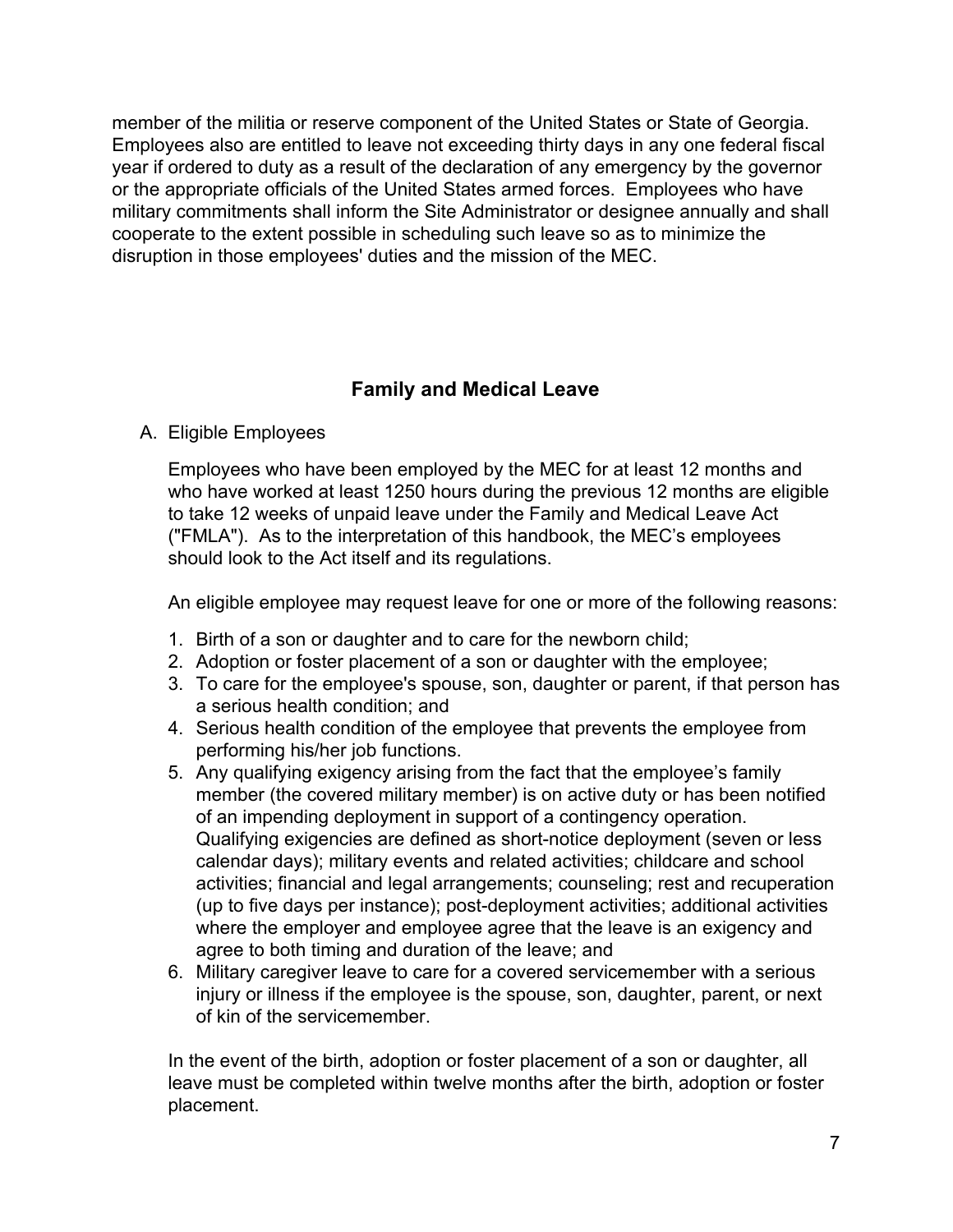#### B. Definitions

- "Covered Servicemember" is a current member of the Armed Forces, including a member of the National Guard or Reserves, who is receiving medical treatment, recuperation, or therapy, or is in outpatient status, or is on the temporary disability retired list for a serious injury or illness. A serious injury or illness is one that is incurred by a servicemember in the line of duty on active duty that may cause the servicemember to be medically unfit to perform the duties of his or her office, grade, rank, or rating. A serious injury or illness also includes injuries or illnesses that existed before the servicemember's active duty and that were aggravated by service in the line of duty on active duty.
- "Instructional employee" means an employee whose principal function is to teach and instruct students in a class, a small group, or an individual setting.
	- "Next of Kin" of a covered servicemember means the nearest blood relative other than the covered servicemember's spouse, parent, son or daughter, in the following order of priority: blood relatives granted legal custody, brothers and sisters, grandparents, aunts and uncles, and first cousins, unless the covered servicemember has specifically designated in writing another blood relative for purposes of FMLA caregiver leave.
- "Outpatient Status," with respect to a covered servicemember, means the status of a member of the Armed Forces assigned to either a military medical treatment facility as an outpatient; or a unit established for the purpose of providing command and control of members of the Armed Forces receiving medical care as outpatients.
- "Parent" means a biological parent or one who acted in place of a parent when the employee was a child. The term "parent" does not include parent "in law."
- "Serious Health Condition" means an illness, injury, impairment, or physical or mental condition that involves inpatient care in a hospital, hospice or residential medical care facility or continuing treatment by a health care provider.
	- "Serious Injury or Illness" means, an injury or illness incurred by a covered servicemember in the line of duty on active duty that may render the servicemember medically unfit to perform the duties of the member's office, grade, rank, or rating.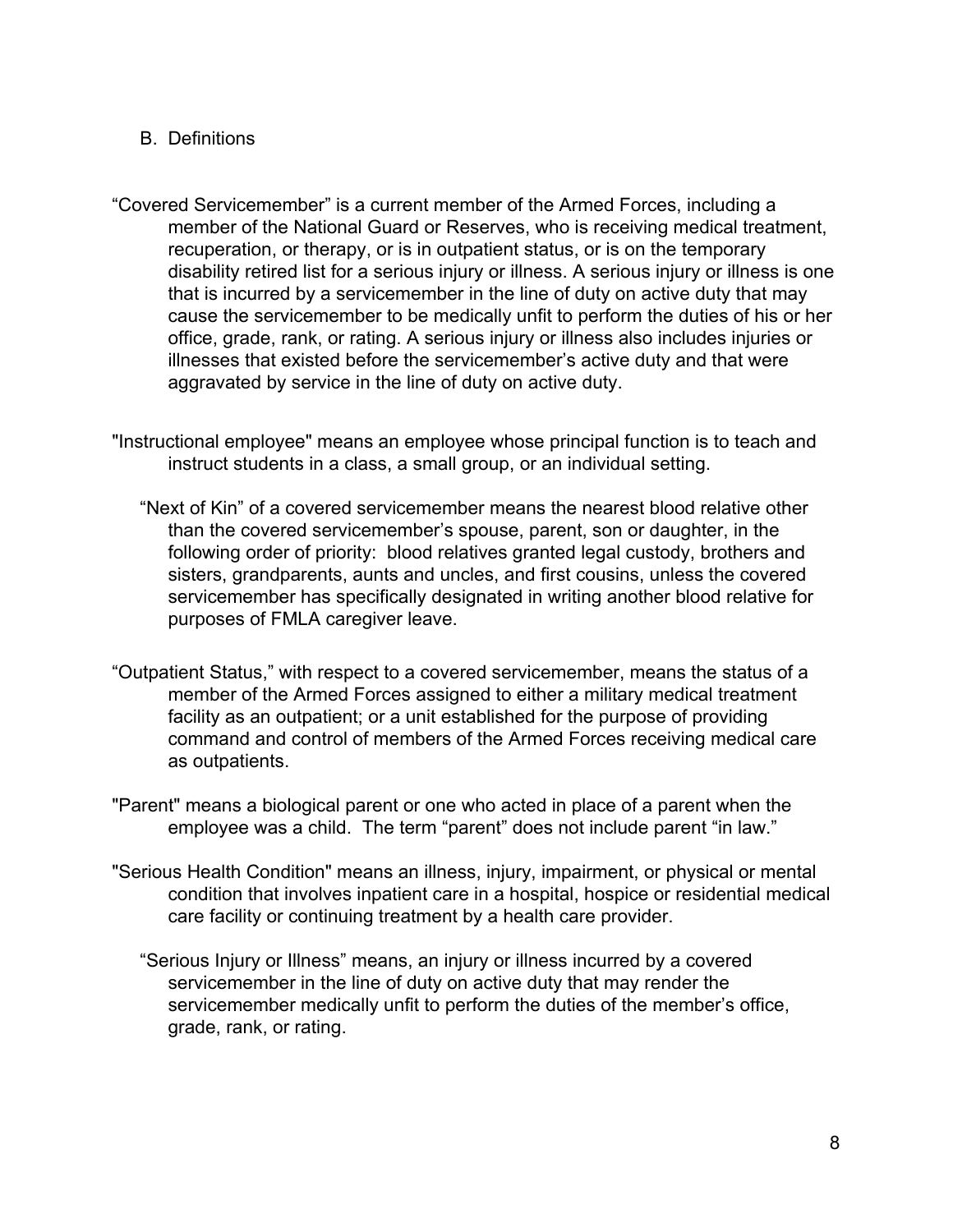"Son or daughter" means a biological, adopted or foster child, a stepchild, a legal ward, or a child for whom the employee acts as a parent. The son or daughter must be under age 18 or, if the son or daughter is age 18 or older, he/she must be incapable of self-care on a daily basis due to a mental or physical disability.

"Spouse" means a husband or wife as defined in the FMLA regulations.

- C. Amount And Type Of Leave Taken
- Except as provided below, an employee may take a total of 12 weeks leave during any twelve-month period. A "rolling year" shall be used to determine the twelve-month period during which the twelve weeks of leave entitlement may occur. That is, each time an employee takes FMLA leave, the remaining leave entitlement would be any balance of the 12 weeks that has not been used during the immediately preceding 12 months.
- If both spouses work for the MEC and both are eligible for FMLA leave, they are authorized to take only a combined total of 12 weeks leave during any one 12 month period to care for a newborn or adopted child, a child placed with the employee for foster care, or a parent with a serious health condition. Both spouses are authorized to take leave to care for a spouse or child with a serious health condition for twelve (12) weeks.
- An eligible employee is eligible to take up to 26 weeks of military caregiver leave during a "single 12-month period." The "single 12-month period" begins on the date the employee first takes military caregiver leave and ends 12 months after that date, regardless of the method used to determine the leave entitlement period for other FMLA reasons.
- If both spouses work for the MEC and both are eligible for FMLA leave, they are authorized to take only a combined total of 26 weeks during the "single 12-month period" described above for military caregiver leave or a combination of military caregiver leave and leave taken for other FMLA reasons.
- The Board will require that any accumulated paid leave be substituted for all or a part of the otherwise unpaid FMLA leave.
	- D. Intermittent Or Reduced Leave
- An employee is not permitted to take leave on an intermittent or reduced leave schedule unless it is medically necessary or necessary because of a qualifying exigency. The Board will require a certification, in the form described in Section G below, to document the necessity of such intermittent leave.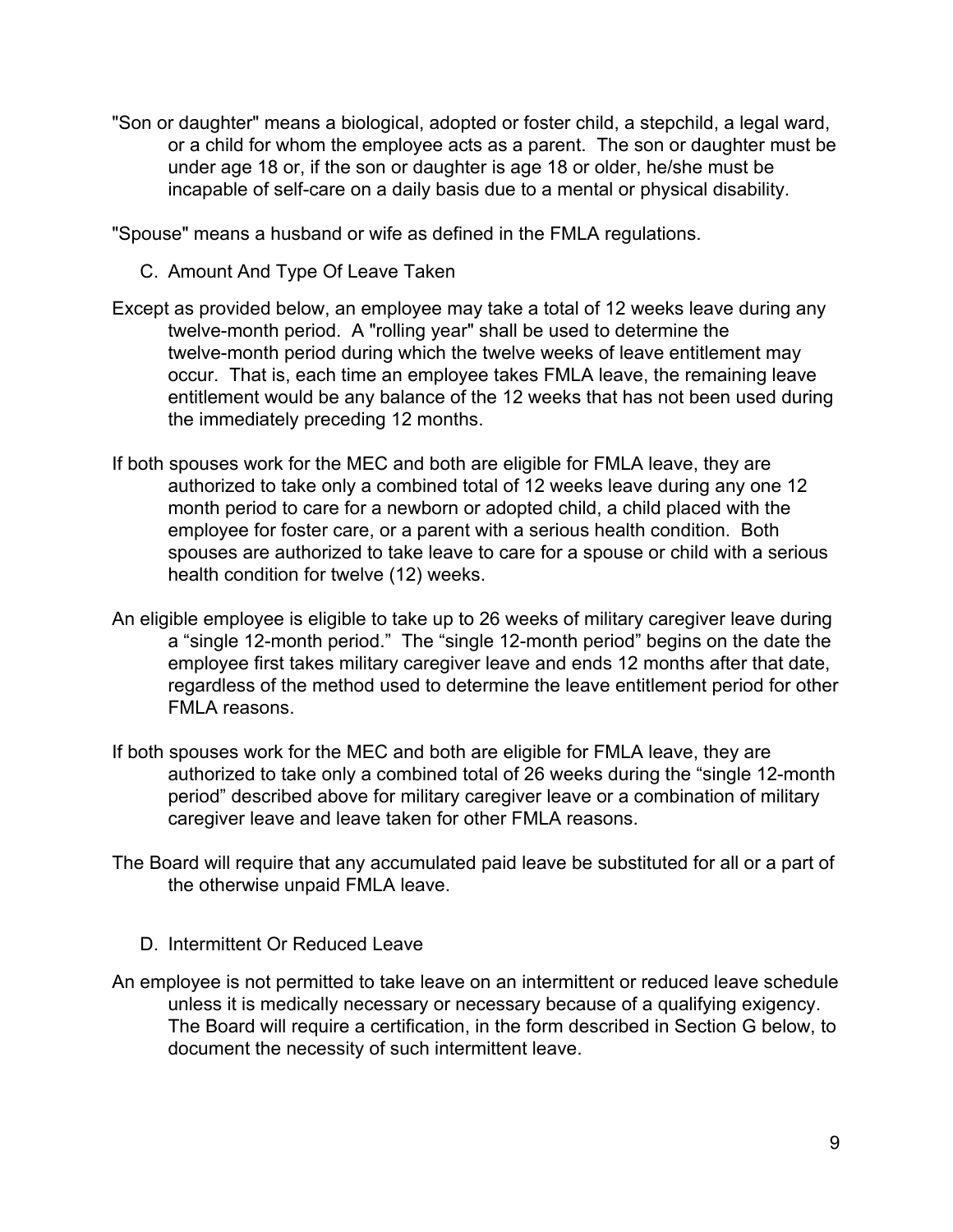#### E. Notification Of Leave

If the need for FMLA leave is foreseeable, an employee requesting leave must provide at least 30 days advance notice to the Superintendent. If such advance notice is not possible, the employee must give notice to the Superintendent as soon as practicable, ordinarily within one or two working days of learning of the need for leave. When planning medical treatment, the employee should make a reasonable effort to schedule the treatment, subject to the approval of the health care provider, so that any corresponding leave will not disrupt unduly the operations of the MEC.

Employees must provide sufficient information for the MEC to reasonably determine whether the FMLA may apply to the leave request. When an employee seeks leave due to an FMLA-qualifying reason for which the MEC has previously provided FMLA leave, the employee must specifically reference either the previous qualifying reason for leave or the need for FMLA leave.

- F. Benefits And Return To Work
- Employees will be eligible to maintain health care benefits provided by the MEC while on FMLA leave. The Board will pay the employee's portion, if any, of such benefits. The employee will pay the same portion, if any, of such benefits as the employee paid before beginning the leave.
- The Board may recover any health care benefit premiums paid on behalf of an employee if the employee does not return to work after the leave period has expired, unless the employee did not return due to a serious health condition of the employee or the employee's spouse, parent or child, or other circumstances beyond the employee's control. The Board may require certification from the health care provider that a serious health condition of the employee or family member prevented the employee from returning to work.

With the exception of paid vacation, personal, medical or sick leave required to be substituted for unpaid leave under Section C above, the employee's absence during leave will not alter benefits which the employee accrued before taking leave. Any accrued benefits will not be lost during the leave.

Upon return from leave, the employee is entitled to be reinstated to a position equivalent to the one the employee held when he/she left on FMLA leave, with equivalent pay, benefits and other terms and conditions of employment. Upon proper notice, however, the Board may deny reinstatement under this handbook to an employee whose salary is in the highest 10% of the employees employed by the MEC if such denial is necessary to prevent substantial and grievous economic injury to the district's operation, as determined by the Board.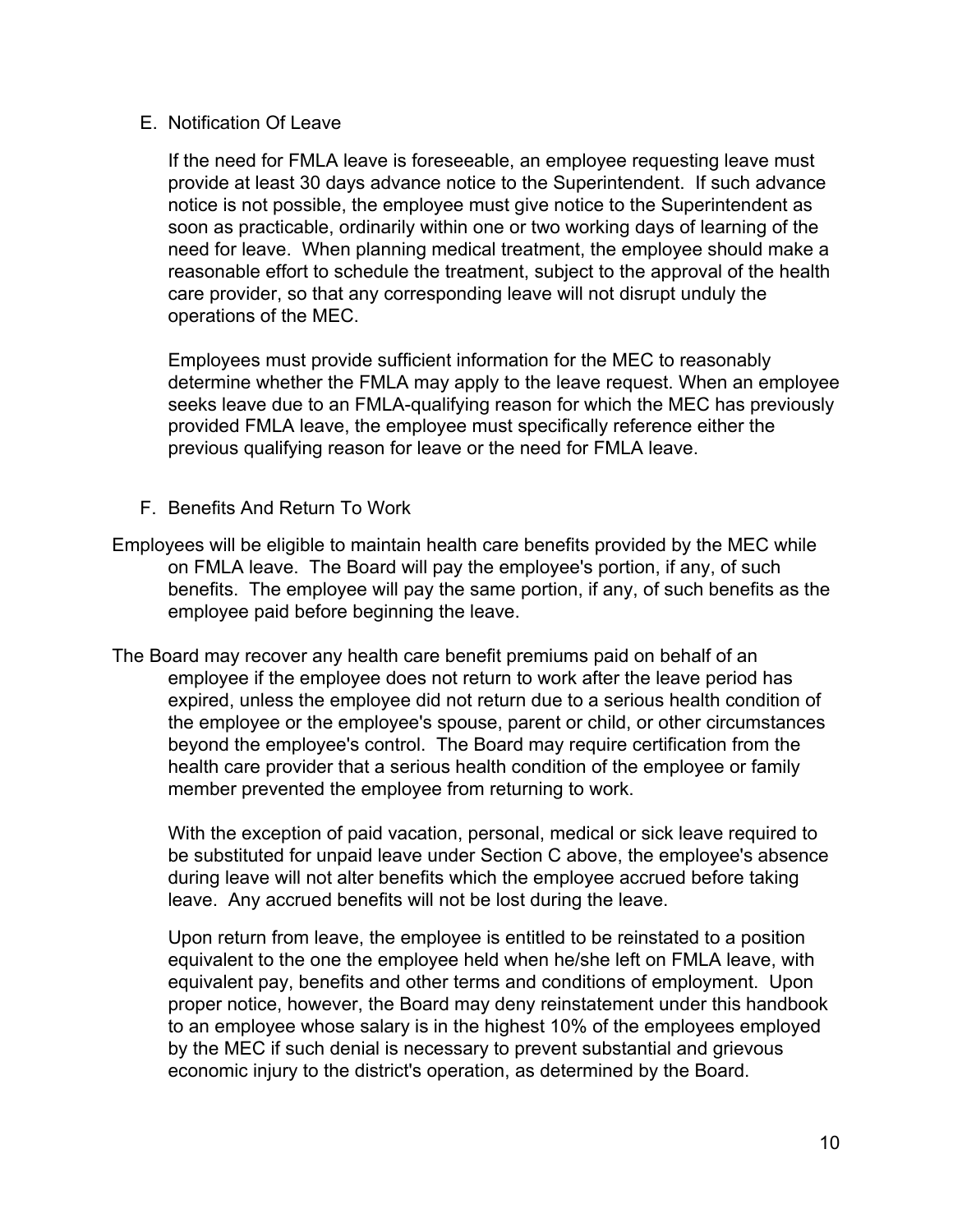- G. Required Certification And Reporting
- The Board requires that a request for leave due to a serious health condition of an employee or family member or a serious illness or injury of a covered servicemember be supported by certification by the appropriate health care provider of the eligible employee, family member or covered servicemember on a form to be provided by the Board. This certification must include (1) the date on which the serious health condition commenced, (2) the probable duration of the condition, (3) if the purpose of the leave is to care for a son, daughter, spouse or parent ("family member"), a statement that the employee is needed to care for the family member and the estimated amount of time needed for such care, and (4) if the leave is due to the employee's own serious health condition, a statement that the employee is unable to perform his/her job functions. MEC may require that the eligible employee obtain subsequent recertification on a reasonable basis as requested by the Board.
- The Board, at its own expense, may obtain the opinion of a second health care provider of the Board's choice, if the Board should choose to do so. If a conflict exists between the opinion in the certification and the second opinion, the Board may, at its own expense, obtain a third opinion from a health care provider upon which the Board and the employee jointly agree. Such a third opinion as to the necessity for the leave is binding on both the Board and the employee.

Upon an employee's return to work after leave for the employee's own serious health condition, the Board may require the employee to obtain certification from his/her health care provider that the employee is able to resume work.

- The MEC may require that a first request for leave because of a qualifying exigency arising from active duty or a call to active duty be supported by a copy of the covered service member's active duty orders or other documentation issued by the military. A certification form requesting the required information to support a request for exigency leave will be provided by the MEC upon request.
- The Board may require an employee on FMLA leave to report periodically to his/her immediate supervisor or designee on the employee's status and intent to return to work.
	- H. Special Provisions
- When an instructional employee seeks intermittent leave or leave on a reduced schedule in connection with a family or personal illness that would constitute at least 20% of the total number of working days during which the leave would extend, the Board may require the employee to elect to take leave in a block (not intermittently) for the entire period or to transfer to an available alternative position within the MEC that is equivalent in pay, for which the employee is qualified, and which better accommodates the intermittent situation.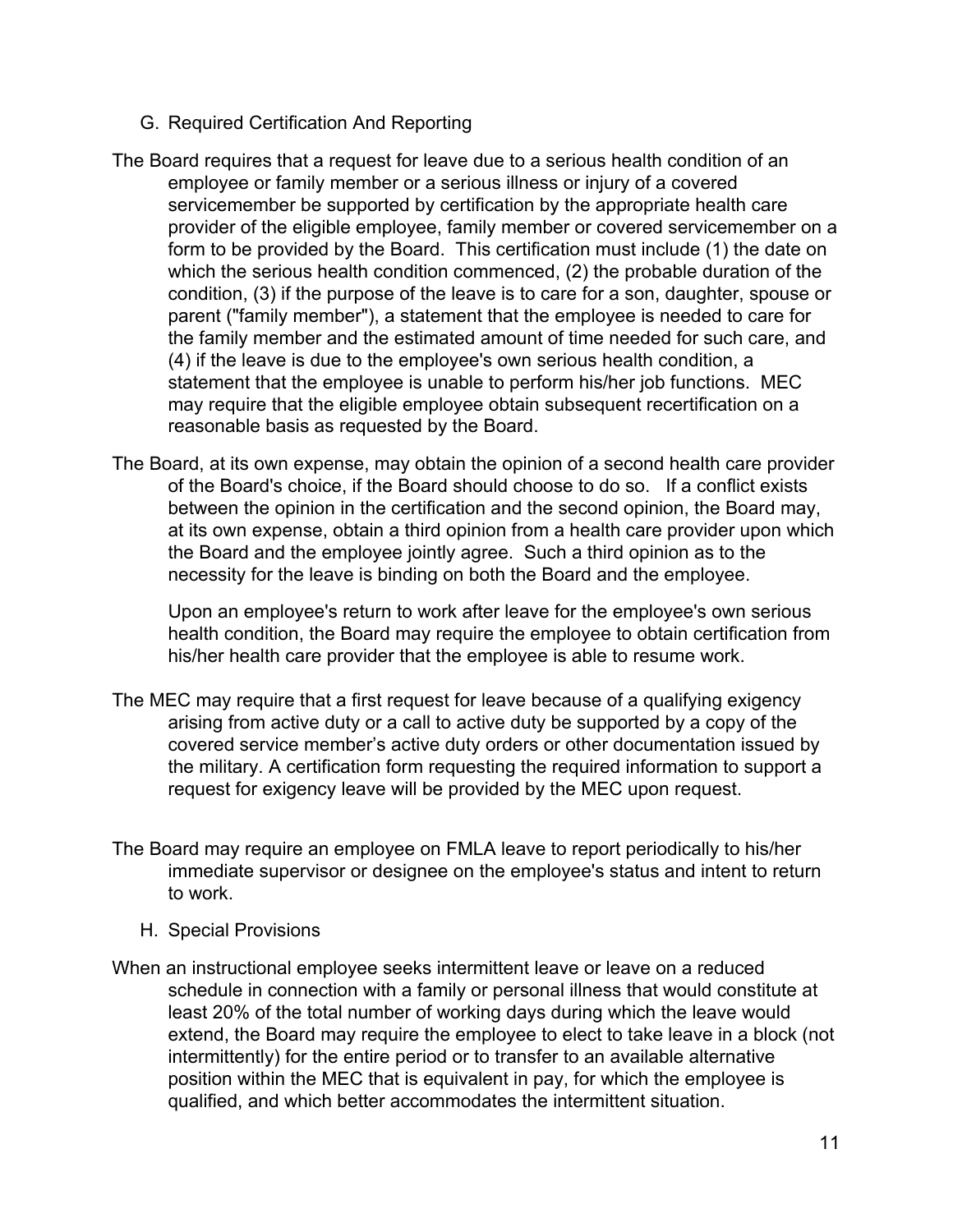- If an instructional employee begins leave more than five weeks before the end of a semester, the Board may require the employee to continue taking leave until the end of the semester if
- (i) the leave will last at least three weeks; and
	- (ii) the employee would return to work during the three-week period before the end of the term.

If an instructional employee begins leave for a purpose other than the employee's own serious health condition during the five-week period before the end of the semester, the Board may require the employee to continue taking leave until the end of the semester if

- (i) the leave will last more than two weeks; and
- (ii) the employee would return to work during the two-week period before the end of the term.

If an instructional employee begins leave for a purpose other than the employee's own serious health condition during the three-week period before the end of a semester, and the leave will last more than five working days, the Board may require the employee to continue taking leave until the end of the semester.

## **Employee Benefits**

All full-time employees, as determined by the Board, will be eligible for participation in the Georgia State Health Benefit Plan, the Teacher's Retirement System and other benefits available to Georgia school educators. Contact the Site Administrator for further information.

#### **Vacation Leave** (261 day employees)

Full-time two hundred and sixty-one (261) day employees shall be entitled to .83 days per month (10 days annually). The vacation leave will be forfeited if not used by the end of the fiscal year (June 30). These employees may also observe the following holidays without any reduction in pay, if school is not in session:

Thanksgiving Holiday (2) Veterans Day (1) Easter Holiday (1) Christmas (3) Memorial Day New Years Day July 4<sup>th</sup>

Labor Day **Martin Luther King Jr's Birthday**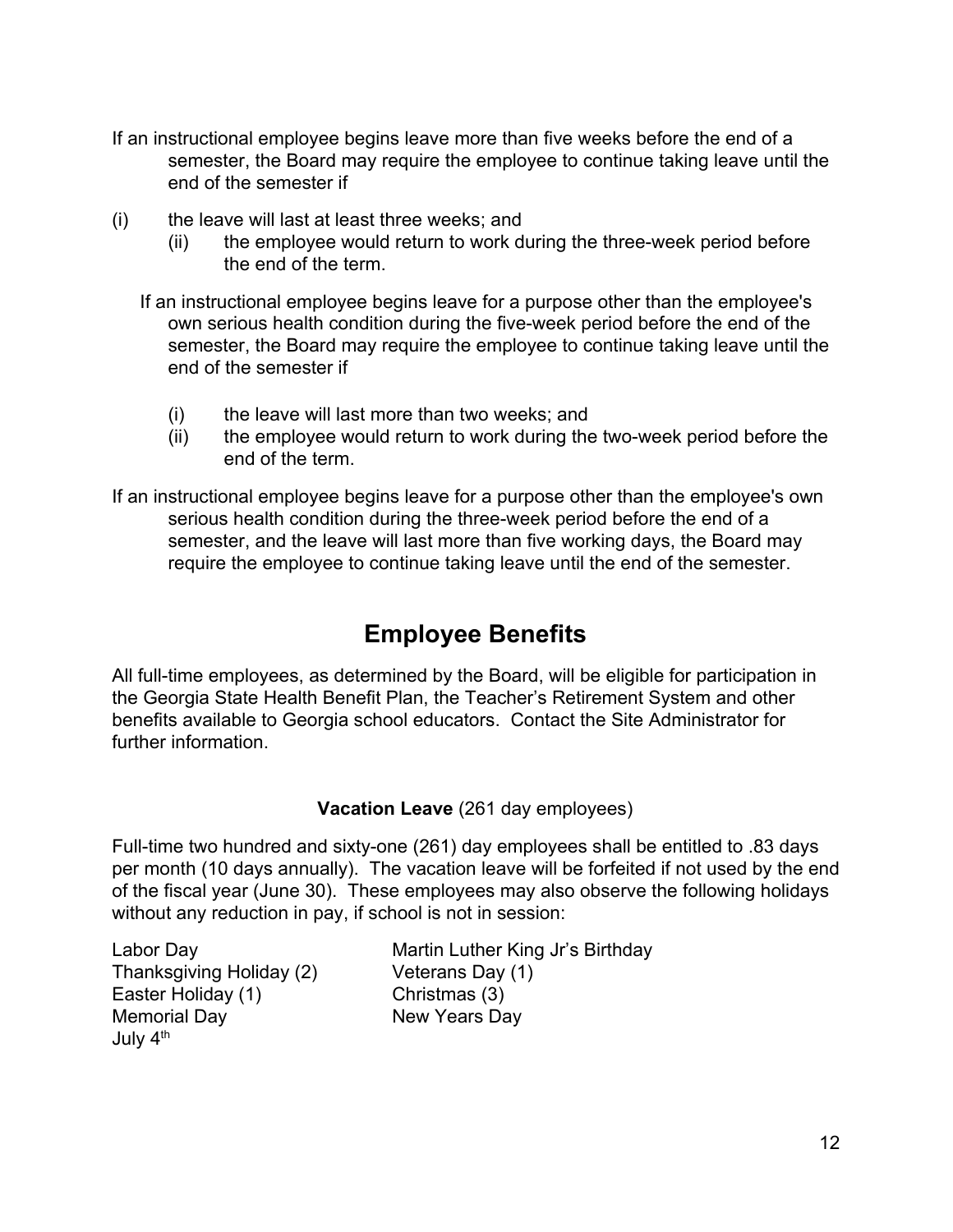## **Child Abuse/Neglect**

State Board rule (160-4-8-.04) mandates all employees be briefed annually on identification and reporting procedures for suspected child abuse/neglect. All MEC employees will immediately report all suspected cases of child abuse/neglect to the counselor and/or Site Administrator who will in turn report the incident to the MEC Superintendent. Volunteers are mandated reporters of suspected child abuse and thus subject to the same training as employees.

## **Weapons Reporting Requirements**

It is the policy of the MECHS Governing Board that a student shall not possess, use, handle or transmit any object that reasonably can be considered a weapon on property or in a building owned or leased by a school district, at a school function, or on a bus or other transportation provided by the school district. Weapons may include, but are not limited to:

- 1. Any handgun, firearm, rifle, shotgun or similar weapon; any explosive compound or incendiary device; or, any other dangerous weapon as defined in O.C.G.A. § 16-11-121, including a rocket launcher, bazooka, recoilless rifle, mortar, or hand grenade.
- 2. Any hazardous object, including any dirk, bowie knife, switchblade knife, ballistic knife, any other knife having a blade of two or more inches, straight-edge razor, razor blade, spring stick, knuckles, whether made from metal, thermoplastic, wood, or other similar material, blackjack, any bat, club, or other bludgeon-type weapon, or any flailing instrument consisting of two or more rigid parts connected in such a manner as to allow them to swing freely, which may be known as a nun chahka, nun chuck, nunchaku, shuriken, or fighting chain, or any disc, of whatever configuration, having at least two points or pointed blades which is designed to be thrown or propelled and which may be known as a throwing star or oriental dart, or any instrument of like kind, any nonlethal air gun, and any stun gun or Taser. Such term shall not include any of these instruments used for classroom work authorized by the teacher.
- 3. Students who possess any weapon described in paragraph 1 in violation of this policy will be subject to a minimum of a one calendar year expulsion. The Superintendent shall have the authority either before or after the student is referred for a tribunal hearing to reduce the mandated one year expulsion under circumstances where the one year expulsion appears excessive to the superintendent. The tribunal shall also have the authority to modify such expulsion requirement on a case-by-case basis in determining the appropriate punishment. Finally, in any tribunal decision appealed to the Governing Board, the board may reduce the mandated punishment but shall consider whether the superintendent and/or tribunal considered a reduction and any rationale in denying such a reduction.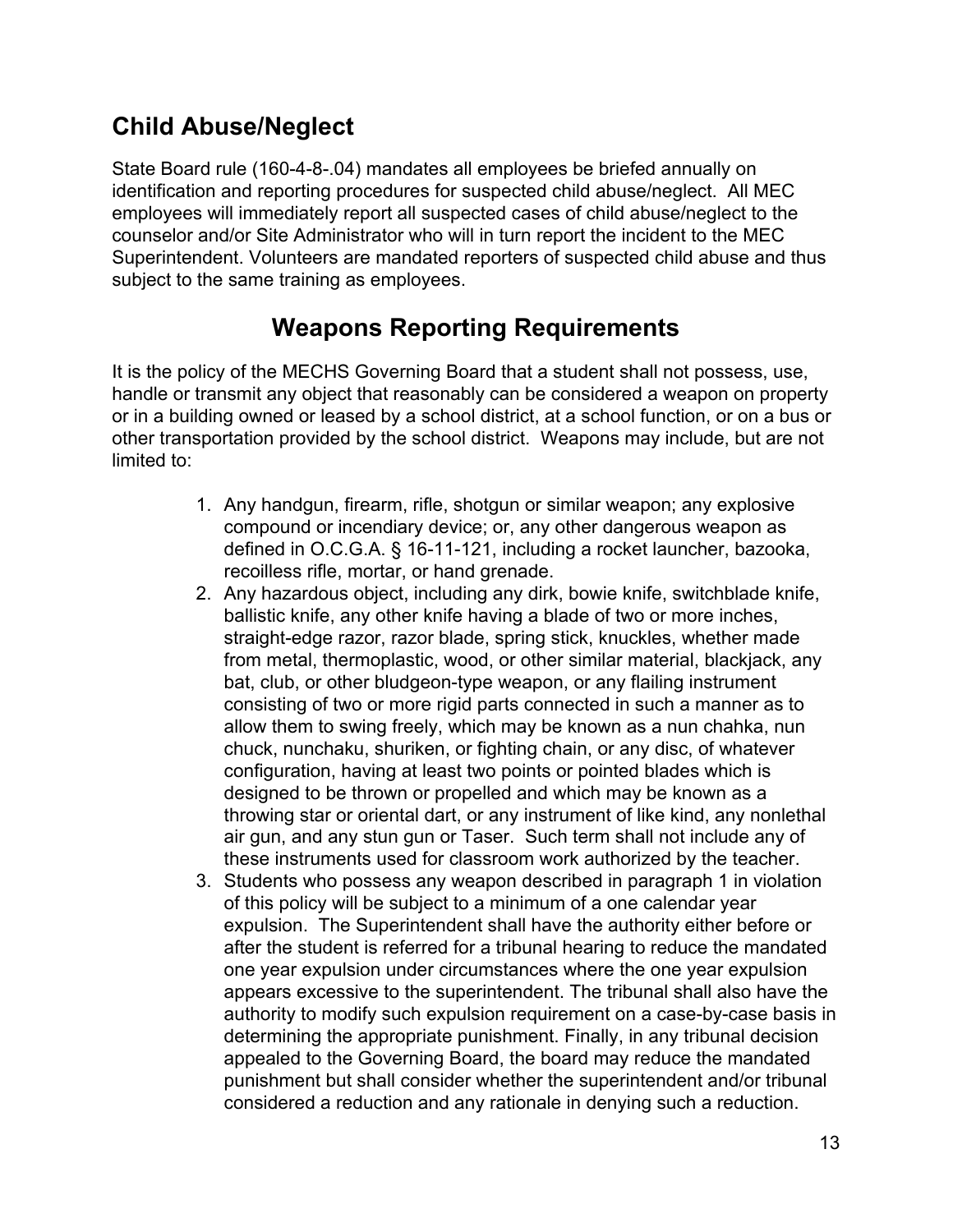4. Students who possess other weapons or hazardous objects as described in paragraph 2 will be subject to discipline.

Students will be permitted to use the office telephone, with teacher permission first, in emergencies only.

Students may not bring MP3 players or iPod, radios, tape players, CD players, CDs, electronic games, playing cards, other electronic devices or other disruptive devices to school.

Students are permitted to bring cell phones, but guidelines must be followed:

- Must be stored out of sight in classrooms
- May only be used during breaks
- Use of the Video and Camera functions are prohibited
- Misuse of cell phone may result in confiscation of the device.

Students are not permitted to bring book bags to school. The school will provide all necessary materials except pencil, pen, and paper, which must be provided by the student.

Social visits are not permitted during class time.

Inappropriate display of public affection is prohibited.

Students shall not possess, use, or offer to sell, barter, give away, exchange, or be under the influence of any tobacco products, drugs, alcohol or other controlled substance on school grounds. Drug and/or tobacco paraphernalia of any form are prohibited. The prohibited paraphernalia include but are not limited to the following: cigarettes, electronic cigarettes (any type: to include Vape Pens), dip, snuff, cigars, matches, lighters, rolling papers, etc. In the event of such an occurrence, law enforcement officials may be notified immediately and appropriate school disciplinary action will be taken.

- Students may not damage or deface personal property, including the property of another student or any person legitimately at the school, or school property (vandalism or graffiti) during school hours or off-school hours.
- Students may be disciplined for conduct off campus that could result in the student being criminally charged with a felony and which makes the student's continued presence at school a potential danger to persons or property at the school or which disrupts the educational process.

Any employee who has reasonable cause to believe that a student possesses a weapon as defined in paragraph 1, is involved in an assault using a weapon as defined in paragraph 2, or is involved in a second offense with a weapon on campus must report such violations to the site administrator of the school. If the site administrator has reasonable cause to believe that such report is valid, he/she must immediately make an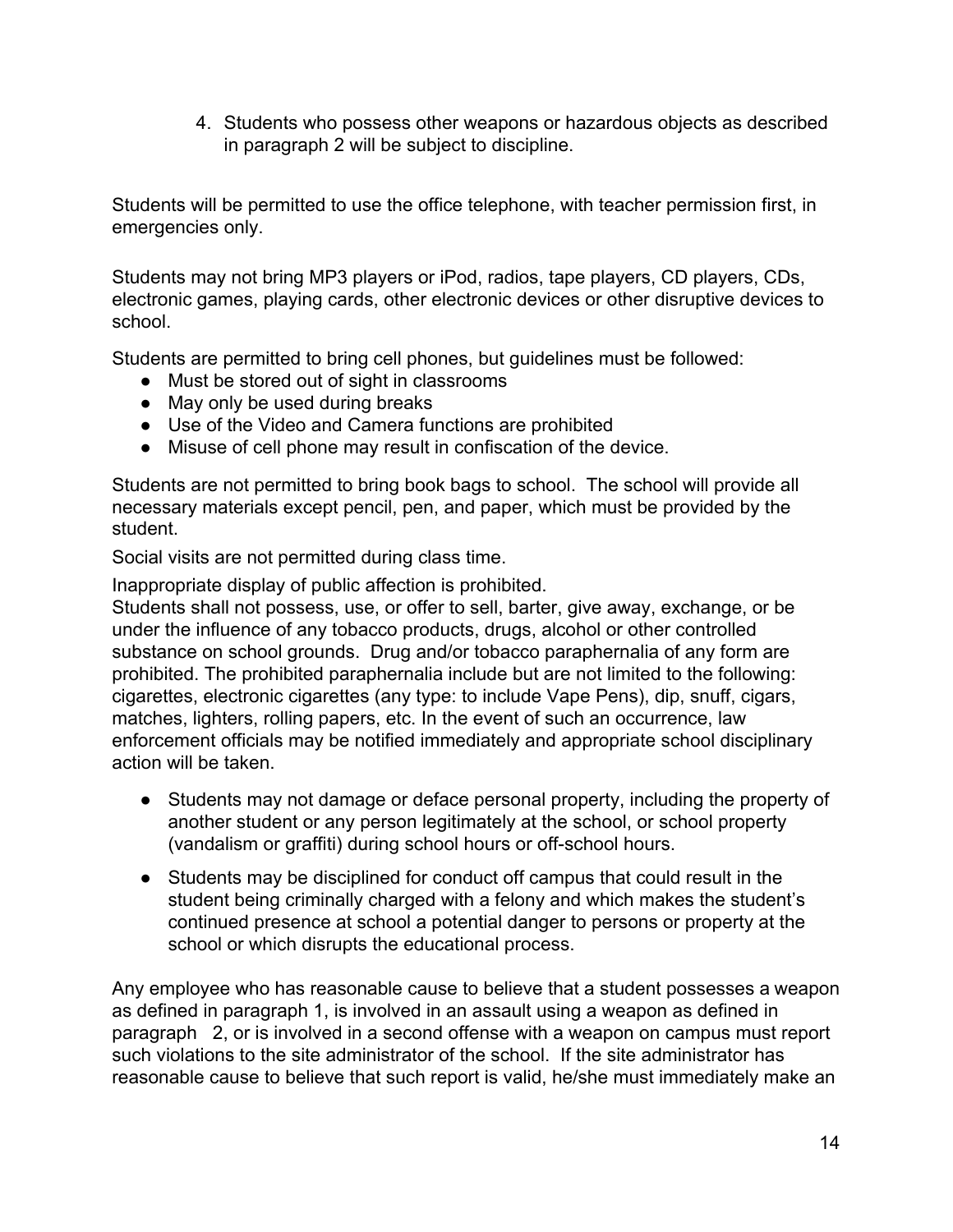oral report to the Superintendent and to the appropriate law enforcement authority and district attorney.

The student's parents or guardian will be notified immediately of his/her child's involvement in any activity involving weapons.

Students will be given a copy of the Code of Conduct, which includes a statement of prohibited conduct with regard to weapons and possible disciplinary actions.

## **Classroom Management**

Student behavior that prevents a teacher from teaching or a student from learning will not be permitted. Behavior of this nature will result in the student being removed from the class/school. The student will be taken to the office for appropriate administrative action.

## **Teacher's Role in the Classroom**

MECHS utilizes a blended learning model of education. Blended learning is a formal education program in which a student learns at least in part through delivery of content and instruction via online curriculum with some element of student control over time or pace. At MECHS, face-to-face classroom methods are combined with computer-mediated instruction. In order for students to be successful, it is imperative that teacher interaction takes place with students while they work in their online platforms. It is the expectation of MECHS Administration that teachers interact and formatively assess each student approximately every 20 minutes to ensure that the student is progressing in their coursework. Teachers are expected to facilitate best practices in their classroom at all times. This includes teachers walking around the classroom, being actively engaged with all students, working one-on-one with all students, and differentiating based on student needs.

## **Student Supervision/Duty**

Students are to be supervised at all times. Employees are expected to assist each other in ensuring adequate supervision. Faculty and staff are responsible for monitoring student behavior during scheduled breaks.

## **Test Security and Accountability**

A primary function of the GaDOE is to establish, develop, and implement a state assessment system that fairly, accurately, and with validity measures student achievement related to Georgia's academic content standards (Georgia Standards of Excellence). The material contained in this section is intended to provide guidance and information related to the ethical, fair, and appropriate administration of state assessments.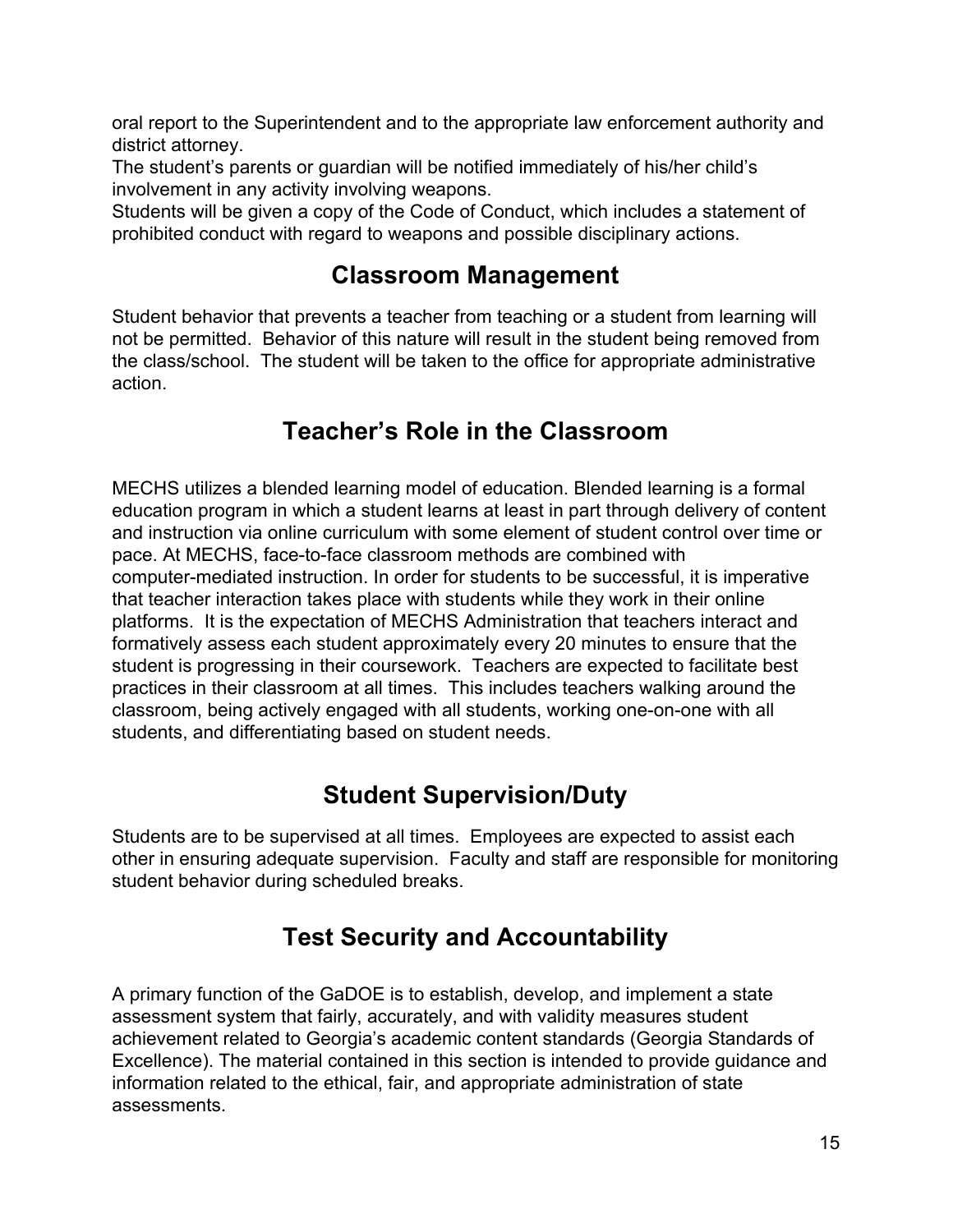Security breaches are actions during test administration that gives a student an unfair advantage or compromises the secure administration of the assessment. Any action that compromises test security or leads to the invalidation of an individual student's or a group of students' test scores will be viewed by the GaDOE as an inappropriate use or handling of tests and will be treated as such. Below are guidelines to assist system personnel in determining which activities might compromise test security or score validity. The guidelines apply, where applicable, to both online and paper test administrations and environments. Please note that this list is not exhaustive and includes acts that could be committed by staff and/or students. Any concern regarding test security must be reported to GaDOE immediately. Assessment Administration Division staff members are available to help system personnel develop and implement appropriate test security procedures.

It is a breach of test security if anyone performs any of the following:

- coaches the examinees during testing, or alters or interferes with examinees' responses in any way;
- gives examinees access to test questions or prompts prior to testing;
- copies, reproduces, or uses in any manner (including social media sites, texting, and/or email) inconsistent with test security regulations all or any portion of secure online testing forms, test tickets, passwords, or test booklets;
- makes answers available to examinees;
- reads, reviews, notates, photographs, shares, transmits test items whether online or paper, before, during (unless specified in the IEP, IAP, or EL/TPC), or after testing;
- questions students about test content after the test administration;
- fails to follow security regulations for distribution and return of secure test materials as directed, or fails to account for all secure test materials before, during, and after testing (NOTE: lost test booklets or other lost secure assessment materials in any assessment program constitute a breach of test security and will result in a referral to Georgia Professional Standards Commission [GaPSC]);
- uses or handles secure test booklets, formula sheets, answer documents, online test tickets, logins, passwords, and/or test forms for any purpose other than examination;
- fails to follow administration directions from the Examiner's Manual including an exact word-for- word reading of the Examiner's script;
- fails to properly secure and safeguard pass codes/usernames found on test tickets necessary for online test administration;
- erases, marks answers, or alters responses on an answer document or within an online test form; and/or
- participates in, directs, aids, counsels, assists, encourages, or fails to report any of these prohibited acts.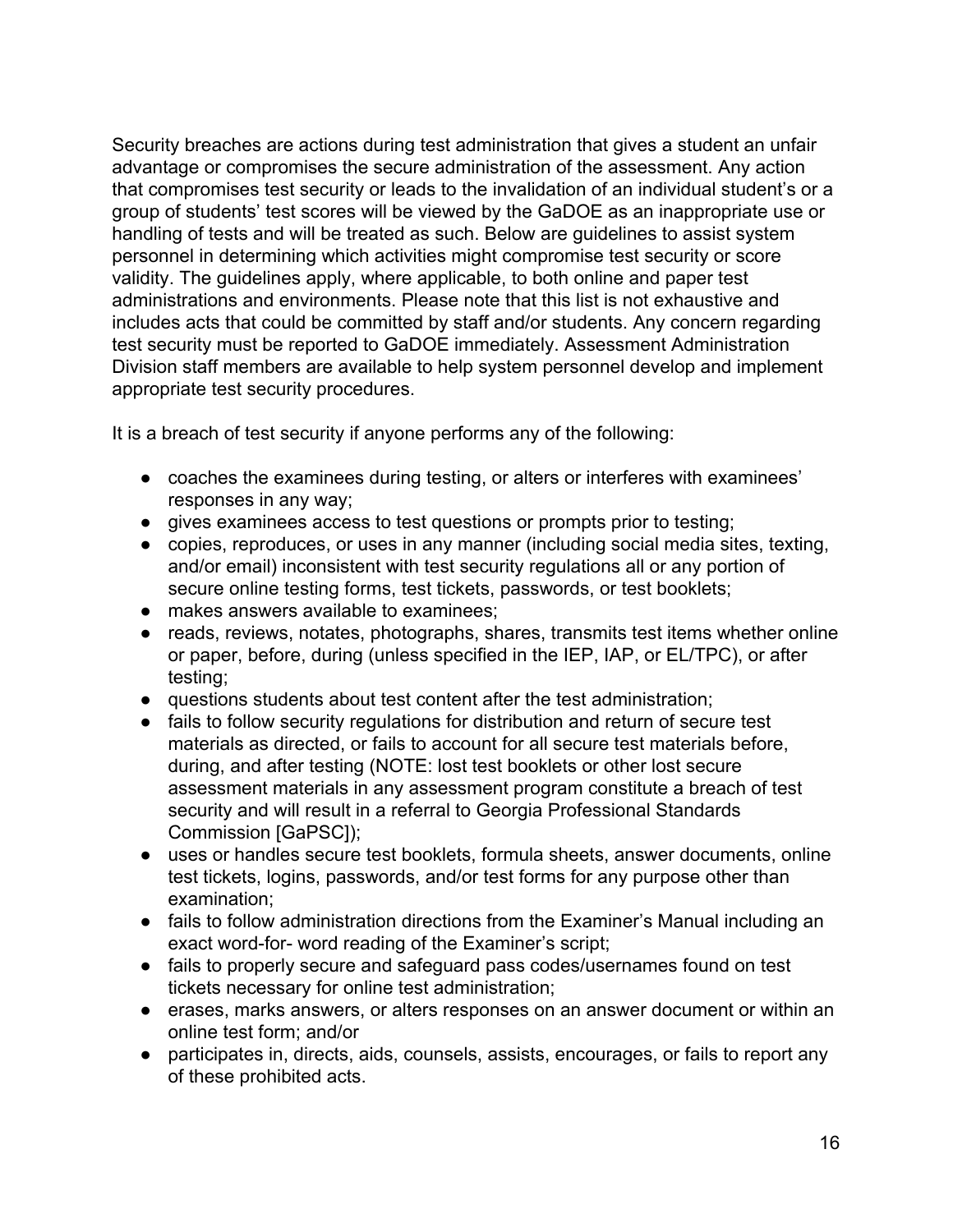The GaDOE monitors various websites/social media sites in search of instances where individuals may have posted secure test information. GaDOE works with websites/social media sites to identify the source of any such posting that becomes known. Such actions may result in invalidation and disciplinary action in accordance with the system's code of conduct.

## **Professional Ethics**

Standardized testing has become a basic component of accountability for students, teachers, administrators, schools and school systems in Georgia and other states. Communities rely on their schools' standardized test scores to determine the success of their schools and to compare them to other communities. Test scores also have a major impact on the economic future of communities. New industries use test scores as a major factor in selecting locations for new facilities. As a result of federal and state accountability ratings, standardized testing has become important to all states. When tests are properly administered, scored, and interpreted with a high degree of professionalism, all the stakeholders can be guided to make reliable and appropriate decisions.

A good testing program provides the following benefits:

- Students, based on their individual test scores, will know which skills and knowledge they have
- mastered and how they compare to other students.
- Parents can evaluate whether their children are obtaining the skills and knowledge they need to be
- successful during and after their school experiences.
- Teachers can determine if students have mastered the skills and knowledge needed to advance to the next level and if not which skills and knowledge need improvement.
- Community members can compare local student performance with performances of students in other locations. The community has a measuring stick to determine if schools are making improvements from year to year.
- Georgia relies on state-mandated assessments as a key component of the state accountability program as well as using the test results to fulfill federal requirements for educational accountability. For reliable and valid reporting, tests must be administered fairly and ethically. In the pursuit of fair and ethical testing for all stakeholders of Georgia, the following areas shall be addressed before, during, and after testing:
- Test Security Test materials shall be secured before, during, and after testing and scoring to ensure fair assessment of all students.
- Test Preparation The test should reflect the state-adopted content standards being taught and should be developmentally appropriate for the age and level of the test-taker. Students should be familiar with test- preparation skills including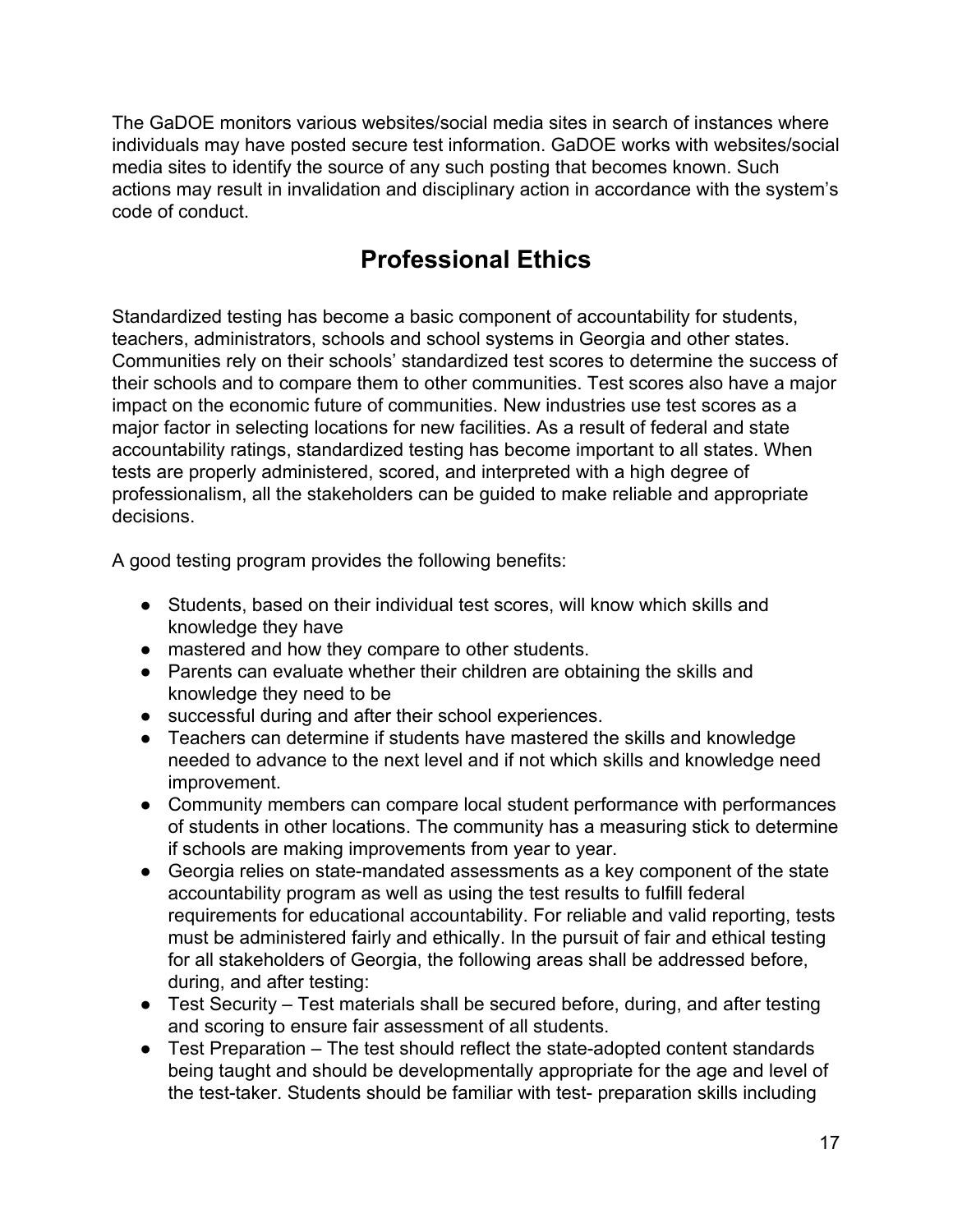the ability to use online testing tools. Educators should be trained on proper administration procedures and testing practices. Tests should be administered in the appropriate environment.

- Test Administration Policies and procedures should be developed to implement fair and ethical testing procedures and practices. All eligible students should be assessed. Tests are used for their intended purposes.
- Test Data Test scoring should be reliable and valid. Test data interpretation shall be appropriately given to stakeholders. Curriculum improvement should be guided by adequate data analyses.

## **Testing Procedures**

All testing procedures follow the Georgia Student Assessment Program Student Assessment Handbook published by the Georgia Department of Education (GaDOE). The GaDOE updates the handbook each year and local testing examiners are trained in procedures each year using the handbook and presentations/webinars/manuals provided by the GaDOE. The complete handbook can be found at the following website:

[http://www.gadoe.org/Curriculum-Instruction-and-Assessment/Assessment/Pages/Infor](http://www.gadoe.org/Curriculum-Instruction-and-Assessment/Assessment/Pages/Information-For-Educators.aspx) [mation-For-Educators.aspx](http://www.gadoe.org/Curriculum-Instruction-and-Assessment/Assessment/Pages/Information-For-Educators.aspx)

## **Emergency Management Plan**

The MEC sites operate under the Emergency Management Plan as prepared by the respective school system of residence in cooperation with local and state emergency agencies (GEMA). This plan details emergency procedures for a variety of situations such as bomb threats, hostage/terrorist situations, tornado, fire, hazardous materials, etc.

Each site's local plan is available for review at the Site Administrator's office.

## **Faculty Dress Code**

Professionalism and good taste should dictate the dress of faculty members. Professional dress by employees sets the tone for how students perceive and act/react to the educational environment.

## **Drug Free Workplace**

The Board declares that the manufacture, distribution, sale or possession of controlled substances, marijuana and other dangerous drugs in an unlawful manner or being at work under the influence of alcohol, controlled substances, marijuana or other dangerous drugs is a serious threat to the public health, safety and welfare. With this in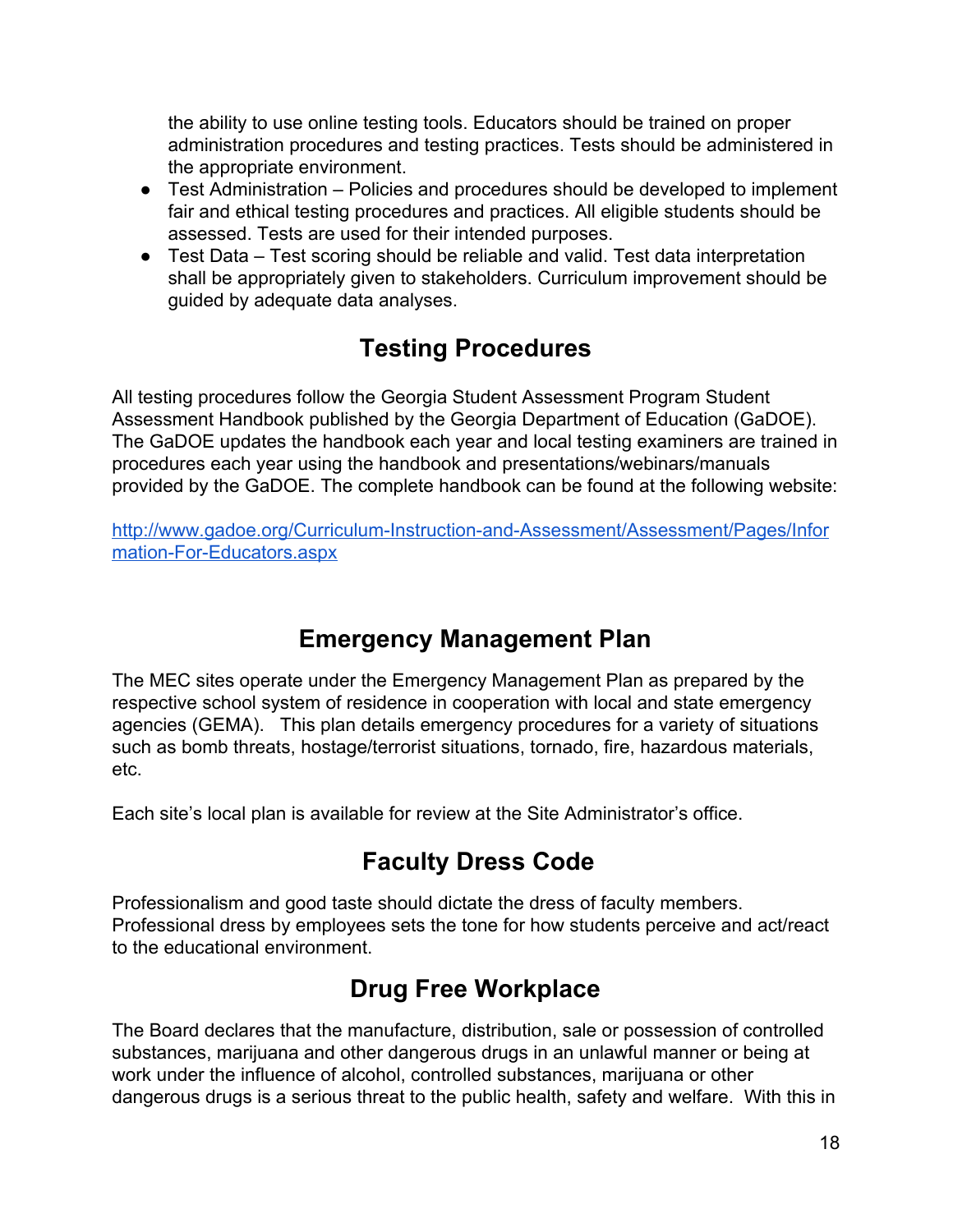mind, the Board declares that its work force must be absolutely free of any person who would knowingly manufacture, distribute, sell or possess a controlled substance, marijuana or a dangerous drug in an unlawful manner. This prohibition specifically includes, but is not limited to, the unlawful manufacture, distribution, dispensation, possession, or use of a controlled substance or alcohol in the employee's workplace. This prohibition also includes, but is not limited to, an employee being under the influence of alcohol or controlled substances while on duty.

Any employee who is convicted for the first time, under the laws of this state, the United States, or any other state, of any criminal offense involving the manufacture, distribution, sale or possession of a controlled substance, marijuana or a dangerous drug shall be subject to disciplinary action. At a minimum, such an employee shall be suspended for a period of not less than two months and shall be required to complete, at his or her own expense, a drug abuse treatment and education program licensed under Chapter 5 of Title 26 of the Official Code of Georgia and approved by the board. At a maximum, such an employee may be terminated from his employment with the MEC. Any employee who is convicted for a second or subsequent time under the laws of this state, the United States, or any other state, of any criminal offense involving the manufacture, distribution, sale or possession of a controlled substance, marijuana or a dangerous drug shall be terminated from his or her employment and shall be ineligible for employment for a period of five years from the most recent date of conviction.

If, prior to an arrest for an offense involving a controlled substance, marijuana or a dangerous drug, an employee notifies the Superintendent or designee that the employee illegally uses a controlled substance, marijuana or a dangerous drug and is receiving or agrees to receive treatment under a drug abuse treatment and education program licensed under Chapter 5 of Title 26 of the Official Code of Georgia and approved by the Board, the employee shall be entitled to maintain his or her employment for up to one year as long as the employee follows the treatment plan. During this period, the employee shall not be separated from employment solely on the basis of the employee's drug dependence, but the employee's work activities may be restructured if practicable to protect persons or property. No statement made by an employee to the Superintendent or designee in order to comply with this code section shall be admissible in any civil, administrative or criminal proceeding as evidence against the public employee. The rights granted by this handbook shall be available to an employee only once during a five-year period and are intended to be and shall be interpreted as being the same as those minimum rights granted pursuant to the Georgia Drug-Free Work Force Act and any subsequent amendments thereof.

As a condition of employment, each employee must abide by the terms of this handbook and must notify the Board within five days after any arrest on any drug-related criminal charge and further notify the Board within five days of any conviction of a drug-related offense.

The Board shall not consider for employment any applicant who has been convicted for the first time of any drug offense as described above for a three month period from the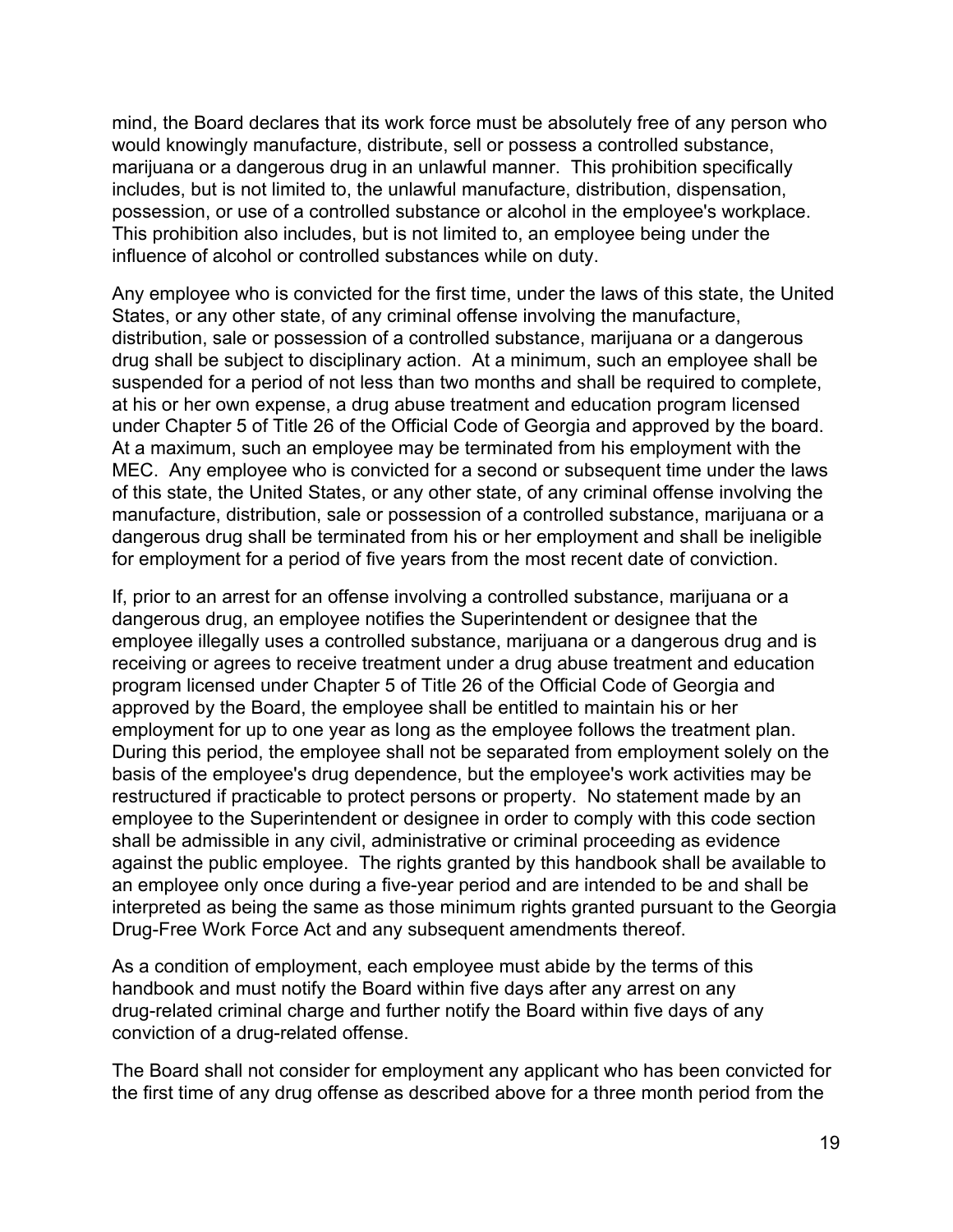date of conviction nor shall the Board consider any applicant for employment who has been convicted for the second time of any drug offense as described above for a five year period from the most recent date of conviction.

For purposes of this handbook, "conviction" refers to any final conviction in a court of competent jurisdiction, specifically including acceptance of a plea of guilty, nolo contendere, or any plea entered under the First Offenders Act of Georgia or any comparable state or federal legislation.

This handbook is not intended and shall not be interpreted as prohibiting the MEC from taking appropriate disciplinary action against any employee where there exists evidence that an employee uses, distributes or sells illegal drugs even though the employee has not been convicted of any criminal offense or where there exists evidence that an employee is under the influence of alcohol while on duty, except that the MEC may not use the statement of any employee to the Superintendent or designee requesting treatment as described in this handbook.

The MEC shall provide such staff development as required by state or federal law to inform employees of the dangers of drug abuse, the availability of employee assistance and drug counseling and treatment and the terms of this handbook.

## **Tobacco-Free Workplace**

In accordance with the "Georgia Smoke Free Air Act of 2005", smoking shall be prohibited at any time in any school building or property owned or leased by the MEC, or at any time in any MEC-owned vehicle. In addition, this prohibition includes the use of other tobacco products by employees at all times when on duty for the MEC, including when such employees are directly instructing or supervising students.

MEC employees who violate this handbook may be subject to appropriate disciplinary action, including reprimand, suspension with or without pay or termination.

## **State Mandated Process for Students Reporting Inappropriate Behavior of Employees as Required by O.C.G.A § 20-2-751.7(a)**

*O.C.G.A. § 20-2-751.7(a) The Professional Standards Commission shall establish a state mandated process for students to follow in reporting instances of alleged inappropriate behavior by a teacher, administrator, or other school employee toward a student which shall not prohibit the ability of a student to report the incident to law enforcement authorities. Each local school system shall be required to implement and follow such state mandated process and shall include the mandated process in student handbooks and in employee handbooks or policies.*

#### **Student Reporting of Alleged Sexually Inappropriate Behavior**

(a) Any student (or parent or friend of a student) who has been the victim of an act of sexual abuse or sexual misconduct by a teacher, administrator or other school system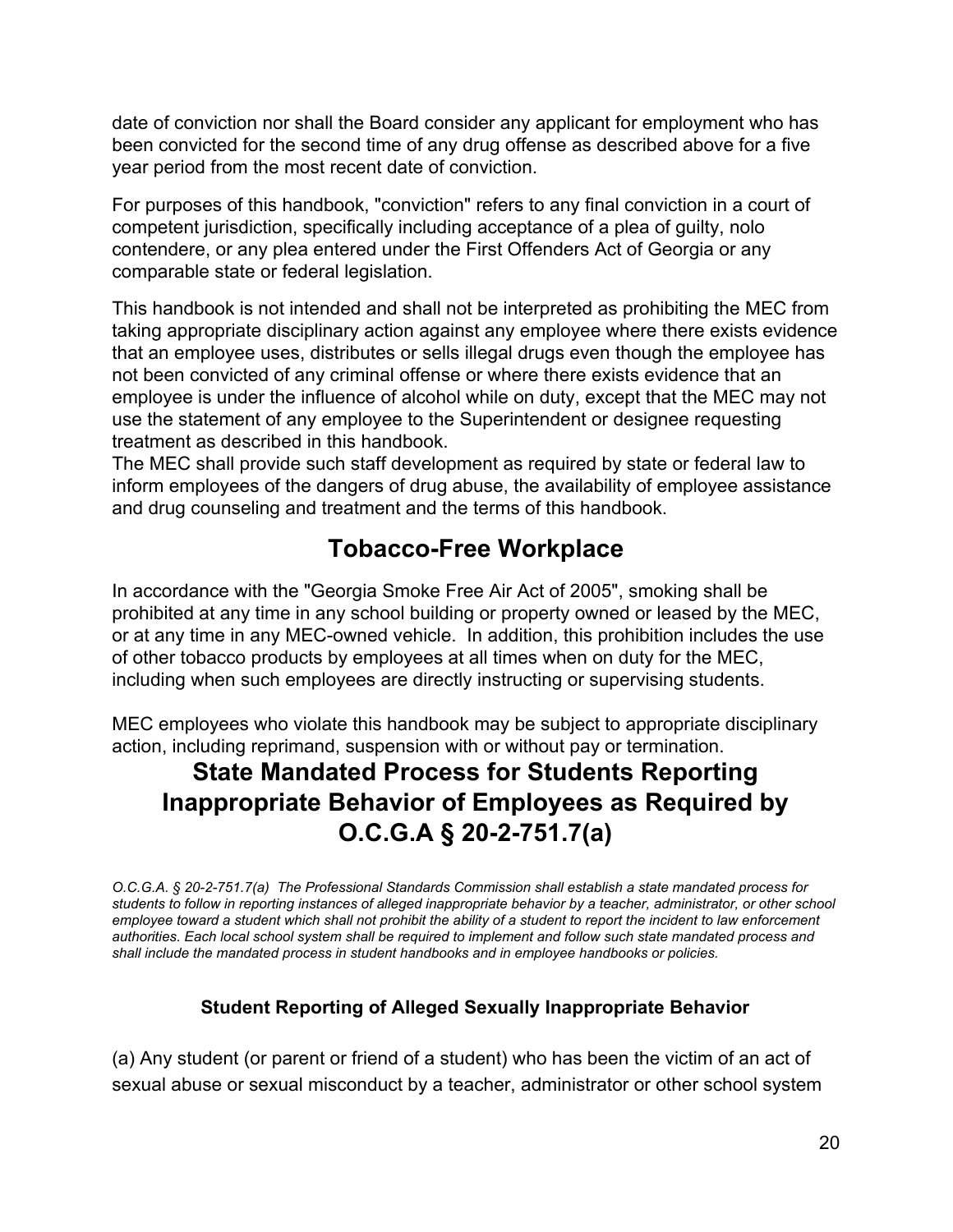employee is urged to make an oral report of the act to any teacher, counselor or administrator at his/her school.

(b) Any teacher, counselor or administrator receiving a report of sexual abuse or sexual misconduct of a student by a teacher, administrator or other employee shall make an oral report of the incident immediately by telephone or otherwise to the school principal or principal's designee, and shall submit a written report of the incident to the school principal or principal's designee within 24 hours. If the principal is the person accused of the sexual abuse or sexual

misconduct, the oral and written reports should be made to the superintendent or the superintendent's designee.

(c) Any school principal or principal's designee receiving a report of sexual abuse as defined in O.C.G.A. 19-7-5 shall make an oral report immediately, but in no case later than 24 hours from the time there is reasonable cause to believe a child has been abused. The report should be made by telephone and followed by a written report in writing, if requested, to a child welfare agency providing protective services, as designated by the Department of Human Resources, or, in the absence of such agency, to an appropriate police authority or district attorney.

Reports of acts of sexual misconduct against a student by a teacher, administrator or other employee not covered by O.C.G.A. 19-7-5 or 20-2-1184 shall be investigated immediately by school or system personnel. If the investigation of the allegation of sexual misconduct indicates a reasonable cause to believe that the report of sexual misconduct is valid, the school principal or principal's designee shall make an immediate written report to the superintendent and the Professional Standards Commission Ethics Division.

*"Sexual Abuse" means a person's employing, using, persuading, inducing, enticing, or coercing any minor who is not that person's spouse to engage in any act as defined in O.C.G.A. § 19-7-5.*

## **MECHS Policy GAEB: Harassment**

It is the policy of the Mountain Education Charter High School (MECHS) to prohibit any act of harassment of employees by other employees based upon race, color, national origin, sex, religion, age or disability at all times and during all occasions while at school, in the workplace or at any school event or activity. Any such act shall result in prompt and appropriate discipline, including the possible termination of employment.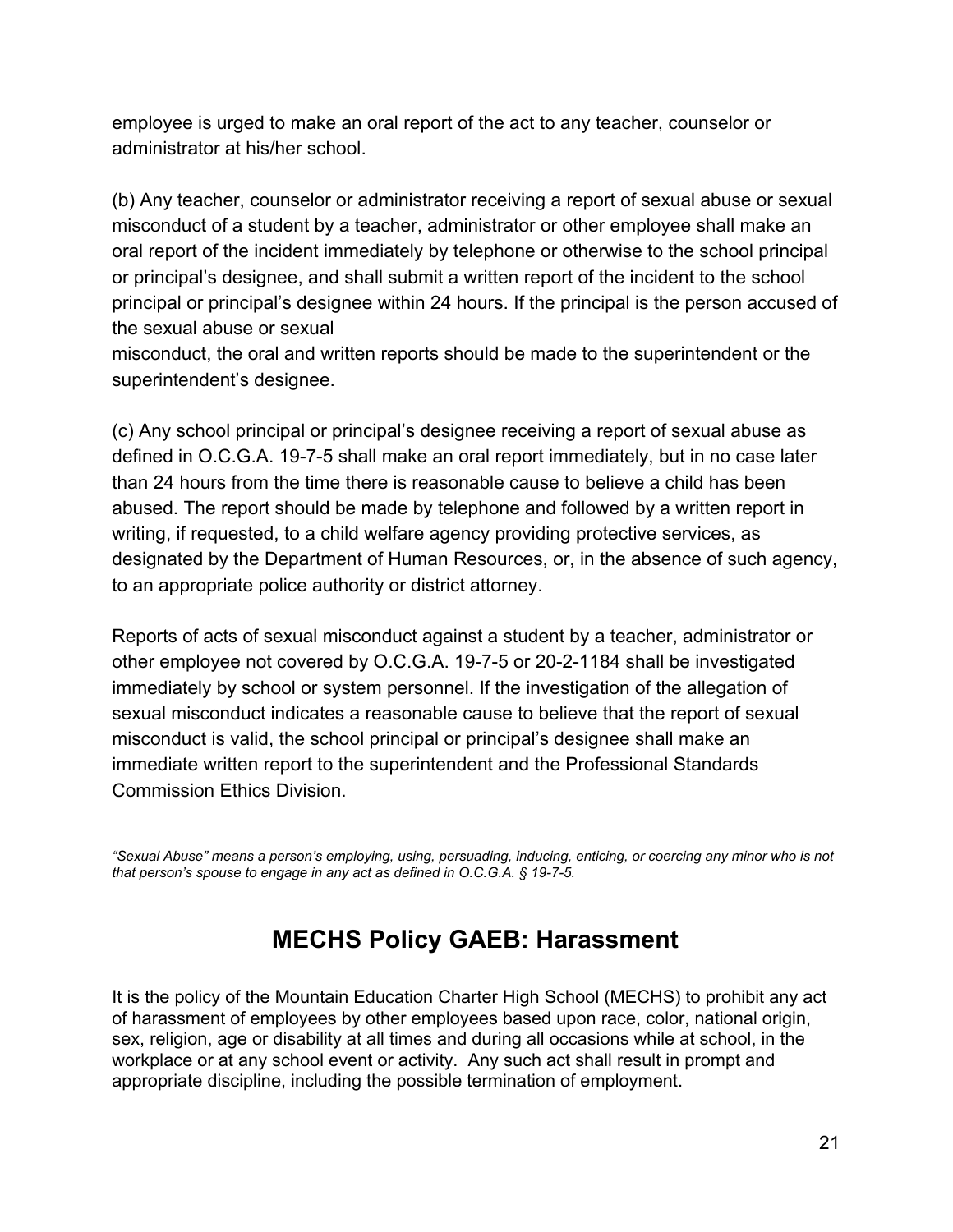Sexual harassment may include conduct or speech which entails unwelcome sexual advances, requests for sexual favors, taunts, threats, comments of a vulgar or demeaning nature, demands or physical contact which creates a hostile environment. There may be other speech or conduct which employees experience as inappropriate or illegal harassment which should also be reported; harassment can take many forms and it is not possible to itemize every aspect of the harassment forbidden by this policy.

Any employee or applicant for employment who believes he or she has been subjected to harassment or discrimination of any type as prohibited by this policy should promptly report the same to the site administrator of their school or to the MECHS coordinator designated in policy GAAA, who will implement the Governing Board's discriminatory complaints procedures as specified in that policy. Employees will not be subjected to retaliation for reporting or cooperating with any investigation of such harassment or discrimination.

It is the duty of all employees to promptly report harassment forbidden by this policy. All supervisors will instruct their subordinates as to the content of this policy and, through appropriate professional learning activities, enlighten employees as to the varied forms or expression of prohibited harassment. The site administrators of all schools shall ensure that employees are informed through handbooks, training materials and verbally that all such harassment is strictly forbidden, how it is to be reported and the consequences for violating this policy.

## **Computer and Internet Use**

The Mountain Education Charter High School (MEC) recognizes that electronic media, including the Internet and electronic mail, enhance the quality and delivery of education in our schools by providing access to unique resources and opportunities for collaborative work. Any electronic communication that uses MEC computer resources, hardware or software, may be subject to review and there should not be any expectation of privacy other than that which is required by law. Use of electronic systems shall be in support of, and consistent with the vision, mission, and goals established by the MEC and for the purpose of instructional and administrative support.

The use of electronic technology is a privilege, not a right, which may be discontinued at any time. The MEC reserves the right to examine electronic mail messages, files on all types of MEC computers, logs of websites visited, and other information stored on or passing through MEC networks or stand-alone systems.

Unauthorized usage includes, but is not limited to visiting "chat" rooms, access, transmission, storage, or display of offensive materials or messages including those that contain sexually explicit information; ethnic slurs or racial epithets; defamatory, abusive, obscene, profane, and/or threatening language; encouragement of the use of controlled substances; or illegal material. If an employee accidentally accesses an inappropriate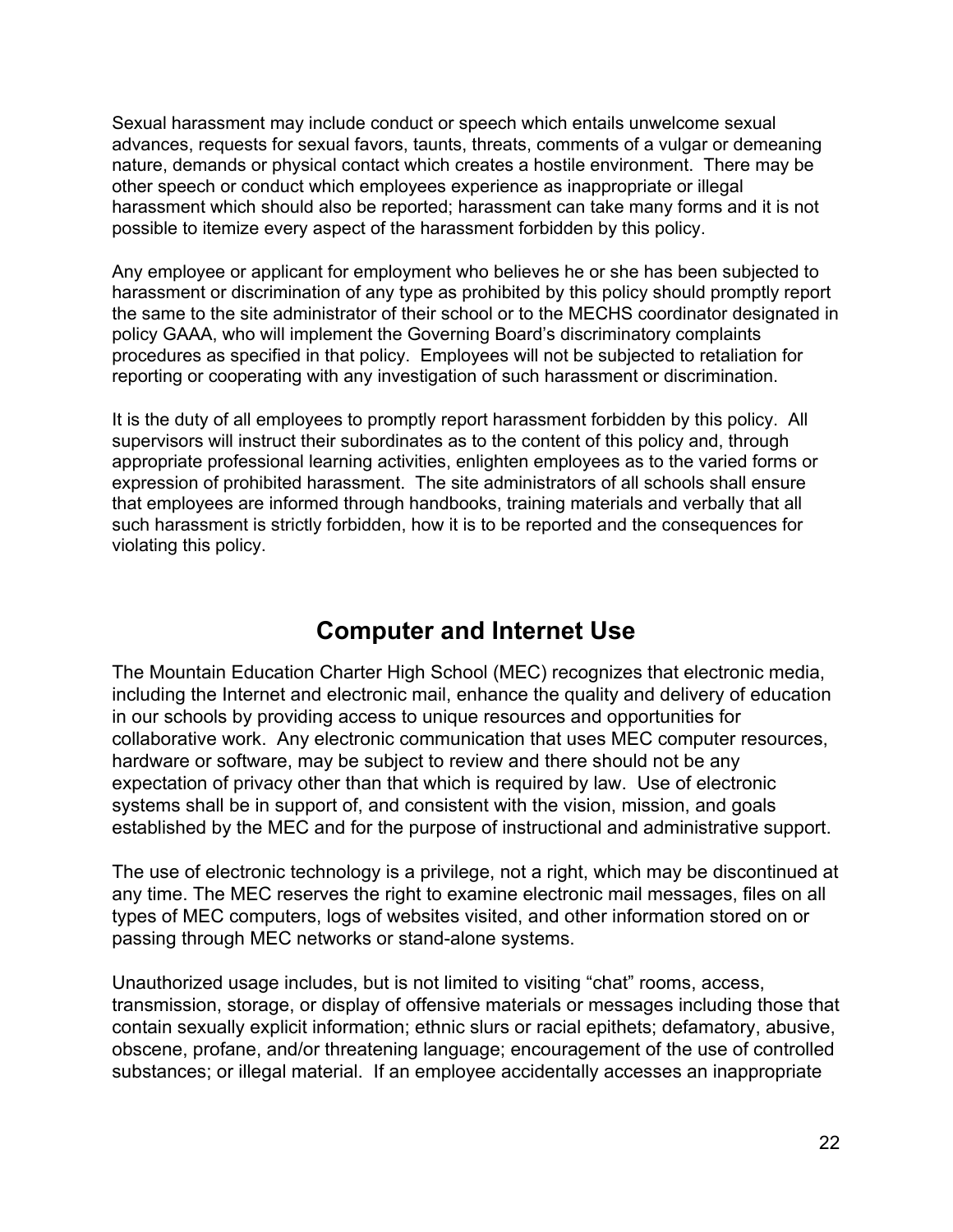website, the employee must leave the site immediately and report the inadvertent "access" to his/her immediate supervisor.

All data accessed, stored, or transmitted by employees via MEC electronic resources shall be used in a responsible, ethical, and lawful manner. Any unauthorized use or any failure to comply with national, state, local and MEC provisions relating to the use of electronic resources will result in the loss of electronic network access and/or the imposition of disciplinary actions up to and including suspension or expulsion or termination of employees.

Employees may not share passwords with others or allow students to use computers that are signed on under the employee's password.

The computers at the MEC are for instructional and record keeping purposes only. Personal passwords or locked files are prohibited.

## **Communication**

The Site Administrator should approve all correspondence leaving the school. This includes correspondence to parents or community.

#### **Personnel Procedures General**

Site Administrators are responsible for ensuring that these procedures are followed at their site. These procedures define the administrative requirements and chain of command that must be followed for all personnel matters.

Site Administrators will request to post jobs through the online application portal, Frontline Applicant Tracking. This online portal will be the official application software for MECHS.

#### **MECHS Policy GBC: Professional Recruitment Policy**

The goal of the Mountain Education Charter High School (MECHS) Governing Board (Board) is to secure professionally qualified employees needed to operate an effective and efficient MECHS. Because the Board seeks to employ or appoint the best persons available, the Board intends for the school system to implement effective recruitment and selection procedures that will best serve the mission of the MECHS.

The recruitment and selection of personnel shall be conducted in such a manner as to assure nondiscrimination on the basis of sex, race, color, religion, national origin, age, or disability.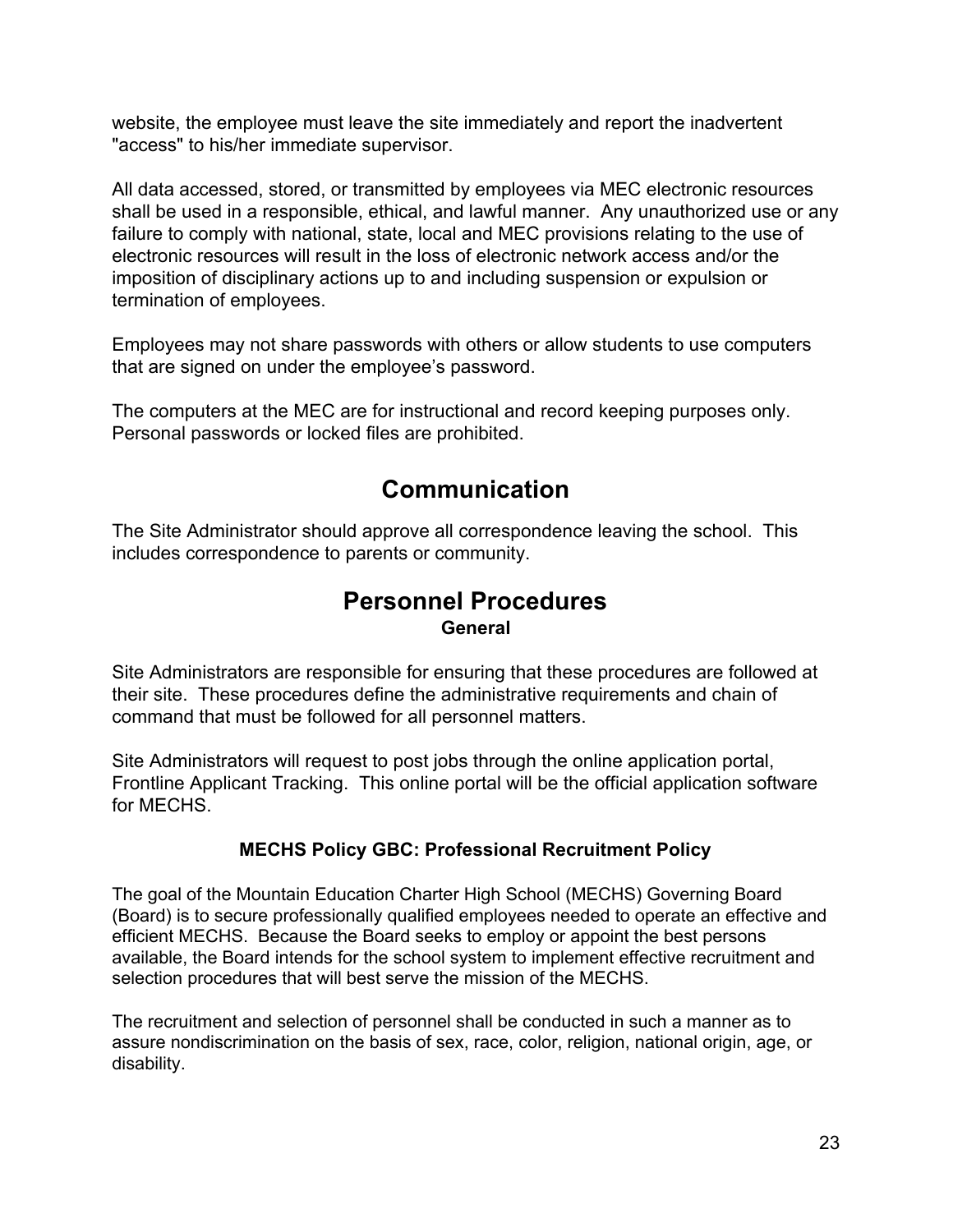All job openings shall be announced in writing within the school system and publicly advertised on the District website, and all full-time positions are also submitted to a state-wide online job data base maintained by the state.

In operating the most effective and efficient MECHS possible, the Superintendent may recommend to the Board the transfer or reassignment of personnel into positions that best meet the needs of the MECHS. Positions that are filled through transfers or reassignments shall not be considered vacant within the meaning of this policy and shall not be subject to the announcement, advertisement or any other provision of this policy.

#### **Mountain Education Charter High School's Professional Qualifications:**

For teachers employed with Mountain Education Charter High School whose certification is waived, the minimum qualifications is a Clearance Certificate. All Special Education teachers', those who do and do not enter grades, minimum qualifications are to hold a Clearance Certificate and Special Education Certificate in their teaching assignment. Paraprofessional's certifications are not waived.

#### **Hiring Process**

Site Administrators first request to post a position when they anticipate an opening at their site. The job posting will be open for a minimum of one calendar week. During the opening time as well as after, the Site Administrators have the liberty to review all applicants that have applied to the posting as well as the applicant pool. Applicants may apply at any time to the applicant pool for all positions listed.

Site Administrators will review interested applicants for the open positions and conduct interviews to select the most appropriate candidate to hire. Site Administrators must always hire professionally qualified and in-field employees for the subject area unless they receive prior approval from the Superintendent for a high needs area or an emergency situation. Applicants must have at least three completed references before being hired. Site Administrators will then submit a "Recommendation Form" through Applicant Tracking in order to alert the Personnel Director of the pending new hire. After completing the "Recommendation Form", a Personnel Administrative Assistant will assign the appropriate New Hire Packet to the applicant. The Applicant will be responsible for uploading all documents listed on the email from the Personnel Administrative Assistant. The applicant will follow fingerprinting instructions on the Authorization to Fingerprint. Applicants will not be hired until all documentation is received.

After the submission of the "Recommendation Form" form and the fingerprint results have been returned, the Administrative Assistant will download the applicant's information.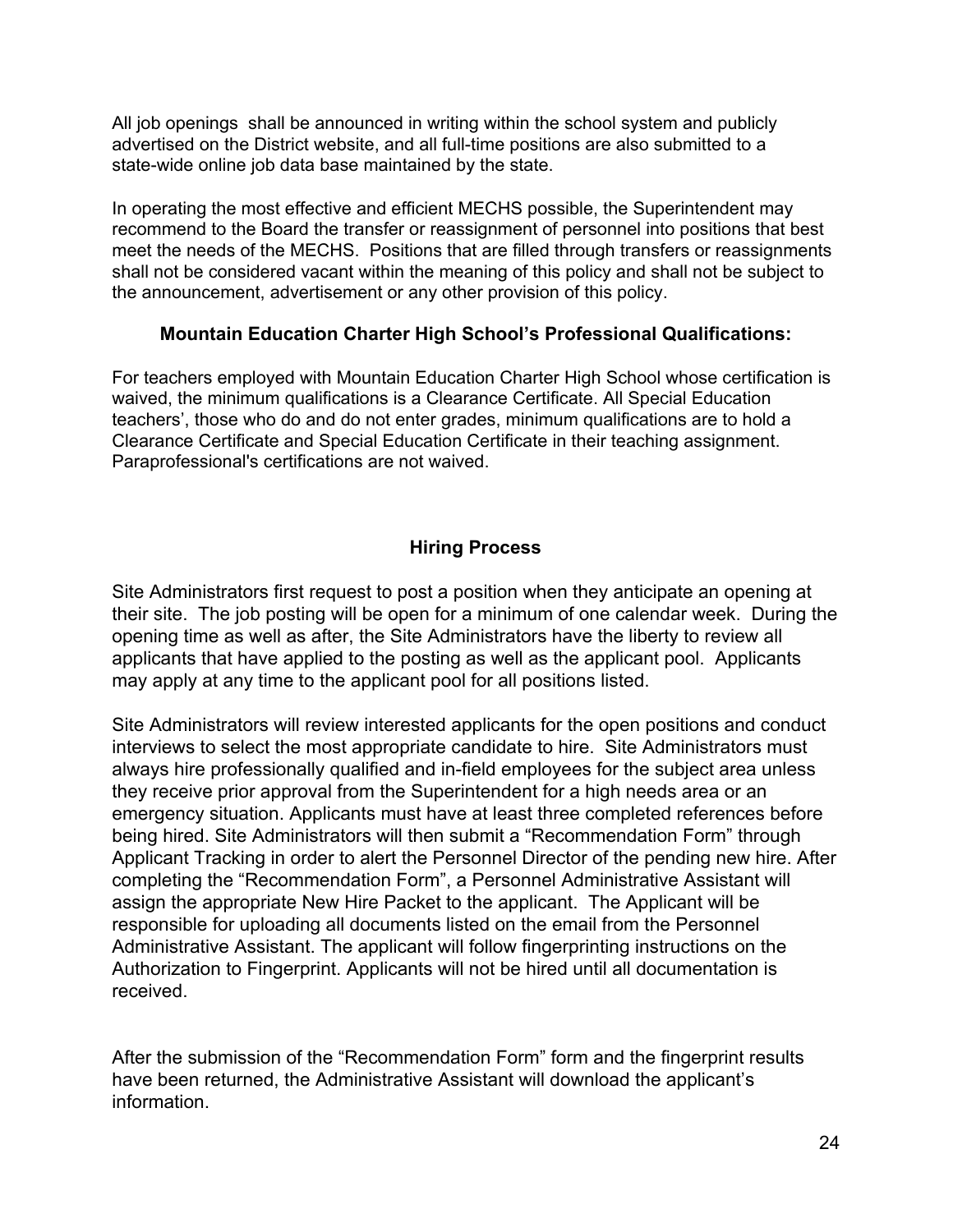When the employment package and criminal background checks are complete, the Personnel Director will recommend the applicant for hiring to the Superintendent. The Superintendent will tentatively approve or deny the hiring of the applicant, subject to final board approval, after reviewing the employment package with the Personnel Director.

A Personnel Administrative Assistant will ensure all new hires are placed on the next board meeting agenda for final approval.

#### **Criminal Background Check**

A criminal background check will be obtained by the Personnel Director prior to employment on every person who is employed by Mountain Education Charter High School. The Personnel Director will report the results of all criminal backgrounds checks to the Superintendent. Fingerprinting will be required of all employees every five (5) years of employment.

#### **Previous Experience**

New employee previous experience, to determine the new employee's rate of pay, will be calculated by using the Verification of Experience form submitted during the hiring process. The Superintendent has the authority to grant up to ten (10) years of experience for previous work experience outside of the education field.

#### **Pay Grade**

It is the responsibility of the applicant to provide copies of all applicable transcripts and assessments. If this information is not provided, the pay rate for the applicant, if hired, will reflect no pay grade increase for undocumented transcripts and/or assessments. If the transcripts and/or assessments are provided after the new employee hire date and it results in a pay grade increase, the pay grade increase will become effective on the date that such documentation is provided.

#### **Certification**

It is the responsibility of the employee to inform the Personnel Director of any certificate upgrades or renewals not completed through Mountain Education Charter High School. Any pay grade increases based on certificate upgrades will be implemented and back pay processed after the Personnel Director is informed of the need to pull the new certificate from the Georgia Professional Standards Commission website.

#### **Personnel Change Requests**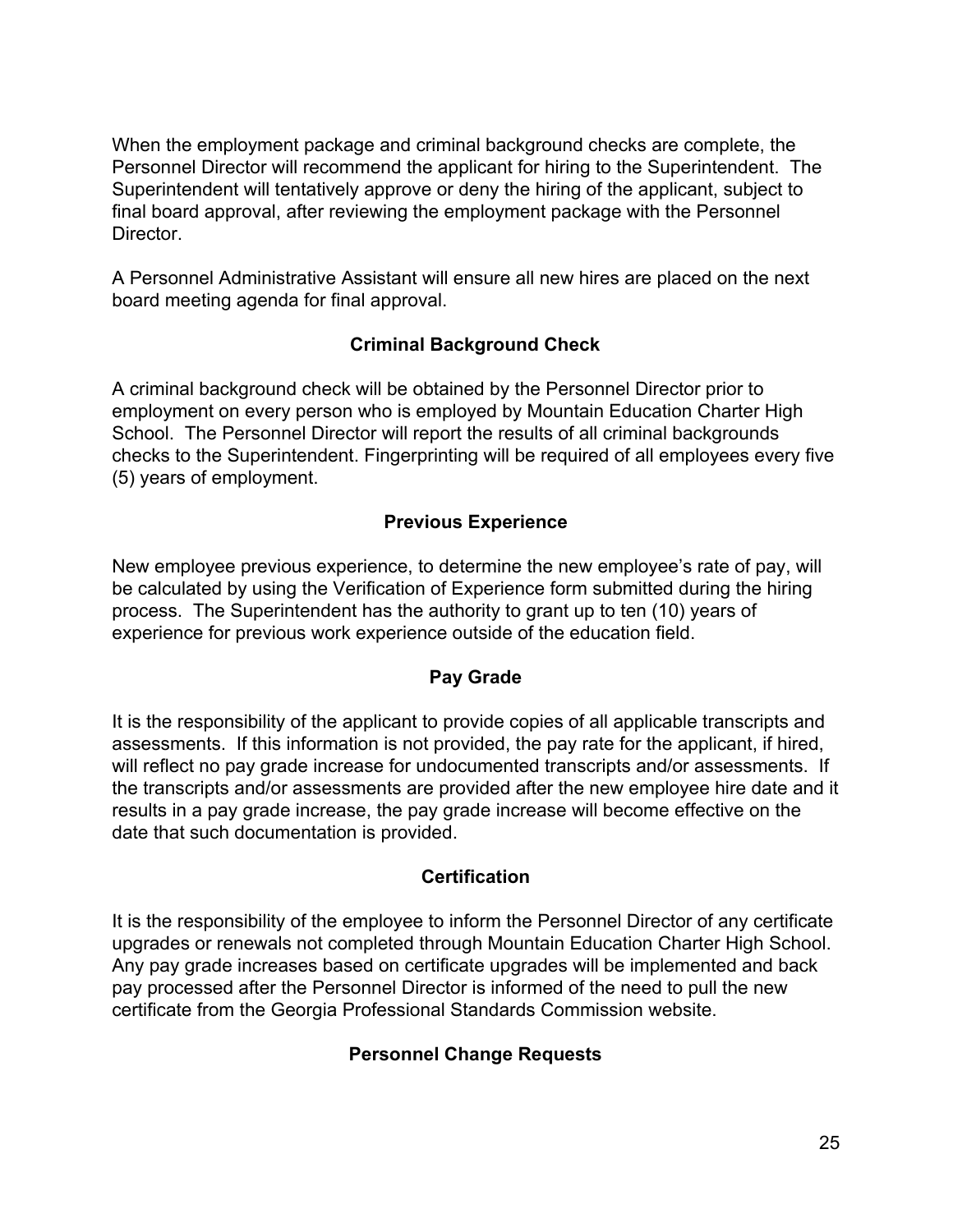In the event that an employee is assigned a new or different job responsibility, the Site Administrators will be responsible for submitting a Personnel Change Request Form to the Personnel Director. After the necessary departments approve the request, the changes will be made in all software systems. The Personnel Director will inform the Site Administrators of the approval and changes made.

In the event that an employee will no longer be working for Mountain Education Charter High School, it is the responsibility of the Site Administrators to inform the Personnel Director as soon as possible. In addition, the Site Administrators will be responsible for sending detailed information regarding the separation to the Personnel Director in order for all necessary reporting to be completed. The Personnel Director will inform all necessary administrators and departments of the separation.

## **MECHS Policy JGC: Student Health Services**

Mountain Education Charter High School and its Governance Board realize that Student Health Services is an important aspect of a total school program. With this realization, the Governance Board agrees to the following protocol for general nursing services.

A. MECHS employs school Social Workers who will work with the local health department in an effort to make sure that all required screenings and health care are provided to all students who attend an MECHS site.

- B. Services to be considered include the following:
	- a. Scoliosis Screening
	- b. Hearing, Vision and Dental Screening
	- c. Required Immunization.
	- d. Lice and other infectious diseases
	- e. AED Training if device is available for Staff
	- f. Epi-Pen Training for Staff
	- g. Emergency First Aid Training for Staff
	- h. Care of Students with Diabetes

At no time will MECHS employees offer the following services to students:

- a. Distribution of contraceptives
- b. Referrals to abortion
- c. Dispensing of abortifacients

#### **Care of Students with Diabetes and Other Medical Services**

MECHS employs a school nurse who writes all Diabetes Management Plans for students with diabetes. Furthermore, this nurse will train all Site Administrators and at least one BELAYS at each site (for a minimum of 3 staff members per site) to teach them relevant and appropriate information regarding care of students with diabetes as well as other information relating to student health services including but not limited to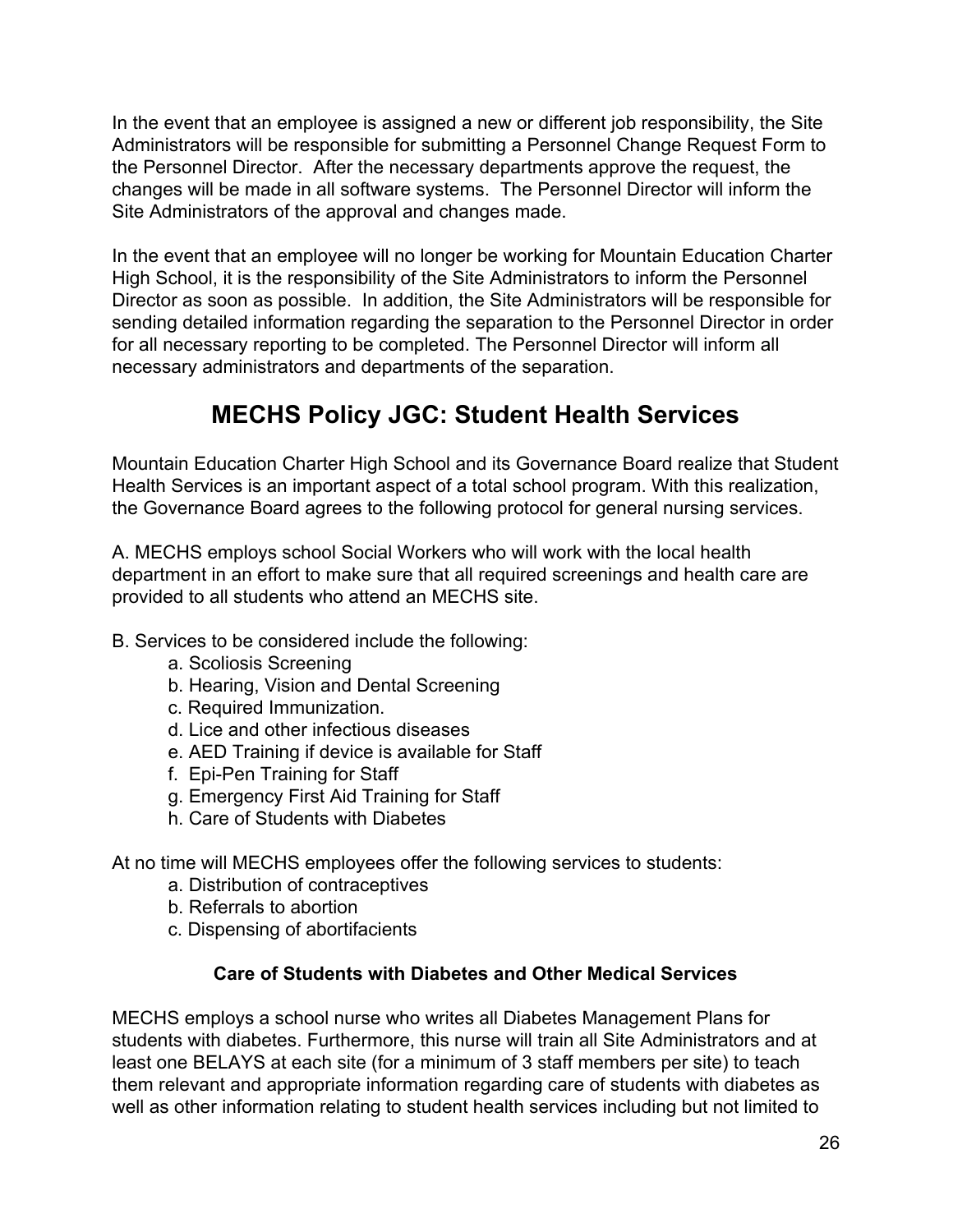services listed in the school's JGC: Student Health Services policy. The school nurse will also hold site level trainings on the warning signs of cardiac arrest.

## **Professional Conduct**

The Georgia Code of Ethics for Educators applies to all staff.

## **Staff Development**

Appropriate staff development will be provided for all MEC employees in accordance with information in the Professional Learning Handbook.

## **Student Support Team (SST)**

A student support team is a group of professionals assembled by the Site Administrator who identify, plan, and recommend alternative instructional/behavioral strategies for students who are failing to make adequate progress. Such students may be served through SST plans. Should this plan fail to be effective, a referral for psychoeducational evaluation may be warranted in order to determine whether the student has a disability. In these cases, contact with the Special Education Director should be initiated.

## **Special Education**

MEC provides students with disabilities with a Free and Appropriate Public Education (FAPE). An Individualized Education Program is developed for all eligible students.

## **Parental Notice of Right to Know Teacher and Paraprofessional Qualifications**

In compliance with the requirements of theEvery Student Succeeds Act, MECHS would like to inform you that parents may request information about the professional qualifications of their student's teacher(s) and paraprofessional(s). The following information may be requested:

- Where the student's teacher--
	- has met State qualifications and licensing criteria for the grade levels and subject areas in which the teacher provides instruction;
	- $\circ$  is teaching under emergency or other provisional status through which State qualification or licensing criteria have been waived; and
	- is teaching in the field of discipline of the certification of the teacher.
- Whether the child is provided services by paraprofessionals and , if so, their qualifications.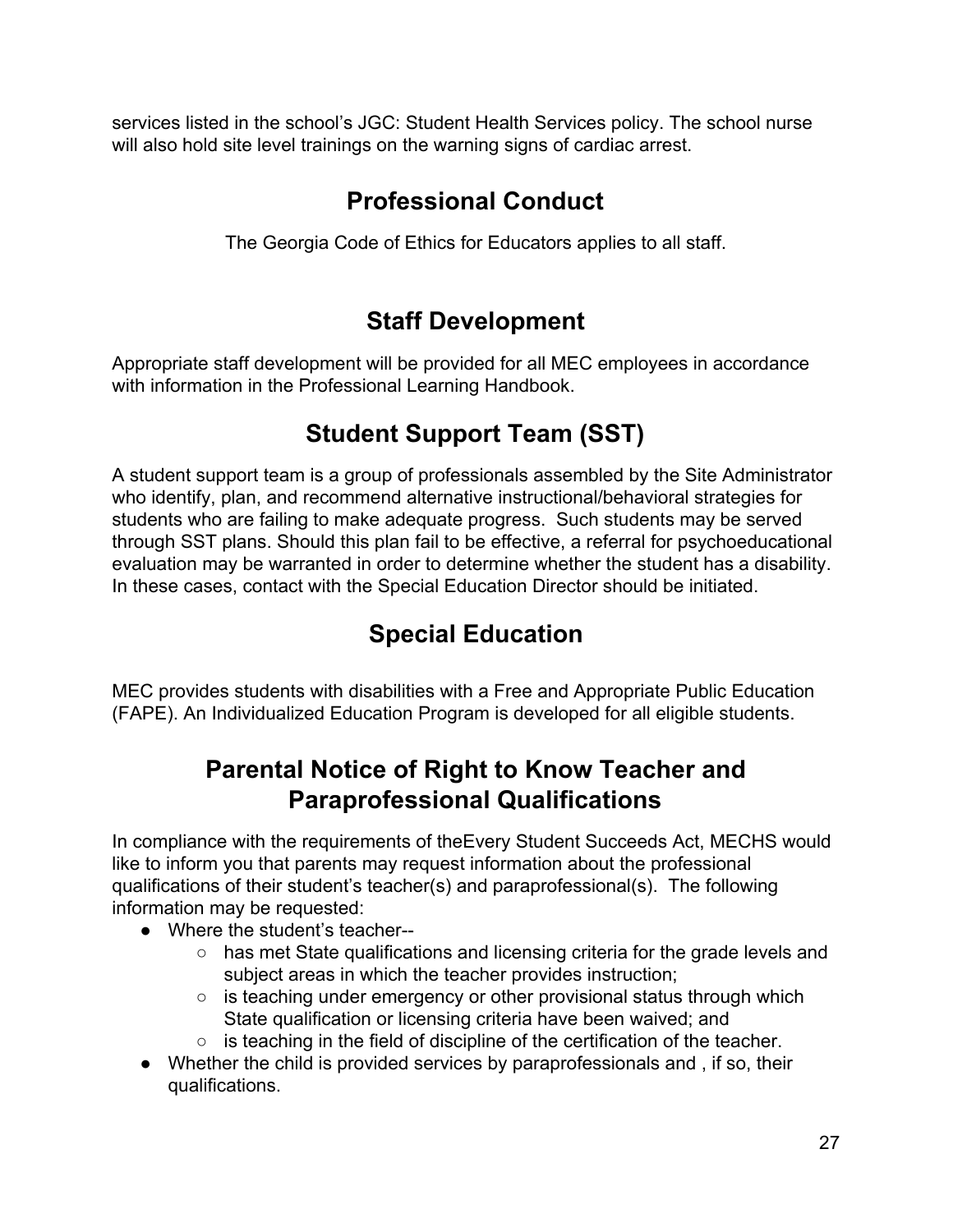If the parent wishes to request information concerning their child's teachers' and paraprofessionals' qualifications, please contact your Site Administrator at your student's MECHS site. Numbers are found on the mymec website or can be connected through dialing 706-219-4664.

## **Confidentiality of Student Records**

All MEC employees shall comply with the requirements of the Family Educational Rights and Privacy Act (FERPA) as outlined in the Student Handbook. Grades of students should never be discussed with or made available to anyone except the student and the student's parent/guardian/caregiver or educators with a legitimate need to know as defined by FERPA. Teachers will not allow students to see the grades of others.

## **Boy Scouts of America Equal Access Act**

Mountain Education Charter High School complies with the Boy Scouts of America Equal Access Act. Under the Boy Scouts Act, no public school, LEA or SEA that provides an opportunity for one or more outside youth or community groups to meet on school premises or in school facilities shall deny equal access or a fair opportunity to meet to, or discriminate against, any group officially affiliated with the Boy Scouts of America, or any other youth group listed in Title 36 of the United States Code as a patriotic society, that wishes to meet at the school.

## **Equal Opportunity**

The MEC does not discriminate on the basis of age, sex, race, color, religion, national origin, or disability in its employment practices, educational programs or activities.

#### **Complaint Procedures**

These complaint procedures describe the complaint and grievances procedures for certified personnel. Parents/school communication is described in student handbooks and on the website. Parents are expected to address complaints or grievances beginning at the school level with the teacher first and then the administration. Central office personnel should be contacted next should parents feel the issues have not been resolved. If still unsatisfied, the superintendent should be contacted. The complaint procedures describe grounds for complaints, federal programs for which complaints can be filed, filing and investigation of a complaint, as well as rights to appeal. The GADOE address to which complaints should be filed is included in the procedure.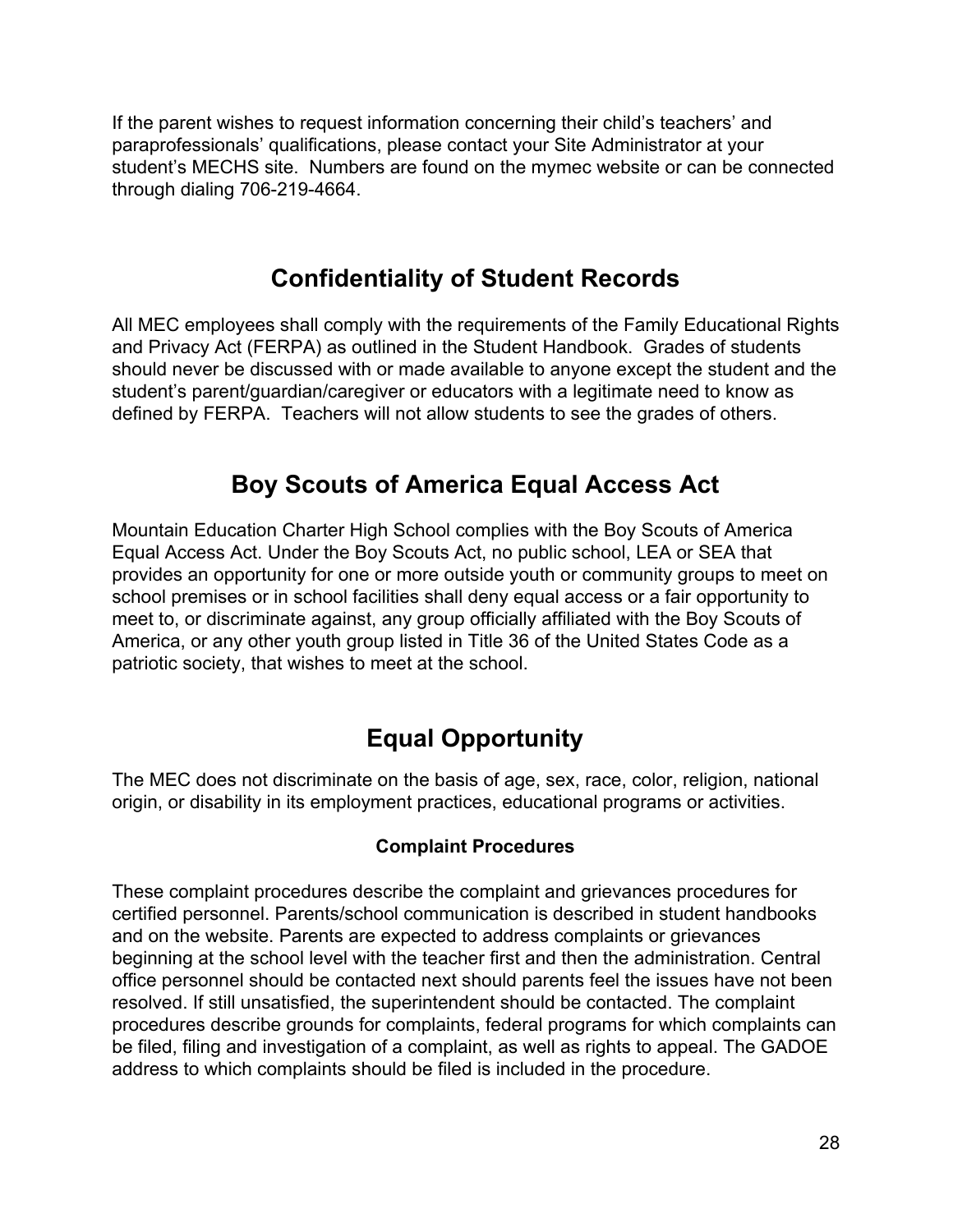#### **Complaint Procedures under the ESEA**

#### A. Grounds for a Complaint

Any individual, organization or agency ("complainant") may file a complaint with the Mountain Education Charter High School Governing Board if that individual, organization or agency believes and alleges that a violation of a Federal statute or regulation that applies to a program under the ESEA has occurred. The complaint must allege a violation that occurred not more than one (1) year prior to the date that the complaint is received, unless a longer period is reasonable because the violation is considered systemic or ongoing.

- B. Federal Programs for Which Complaints Can Be Filed
	- 1. Title I, Part A: Improving Basic Programs Operated by Local Educational **Agencies**
	- 2. Title I, Part D: Prevention and Intervention Programs for Children and Youth Who Are Neglected, Delinquent, or At-Risk
	- 3. Title II, Part A: Teacher and Principal Training and Recruiting Fund
	- 4. Title II, Part D: Enhancing Education Through Technology
	- 5. Title Ill, Part A: English Language Acquisition, Language Enhancement, and Academic Achievement
	- 6. Title IV, Part A, Subpart 1: Safe and Drug Free Schools and Communities
	- 7. Title IX, Part E, Subpart 1, Section 9503: Complaint Process for Participation of Private School Children
- C. Filing a Complaint

A formal complaint must be filed in writing to the Mountain Education Charter High School superintendent or his/her designee. The forms are located on the website and available at all Mountain Education Charter High School office.

The complaint must include the following:

- 1. A statement that the LEA has violated a requirement of a Federal statute or regulation that applies to an applicable program;
- 2. The date on which the violation occurred;
- 3. The facts on which the statement is based and the specific requirement allegedly violated. (Include citation to the Federal statute or regulation);
- 4. A list of names and telephone numbers of individuals who can provide additional information;
- 5. Copies of all applicable documents supporting the complaint's position; and
- 6. The address of the complaint.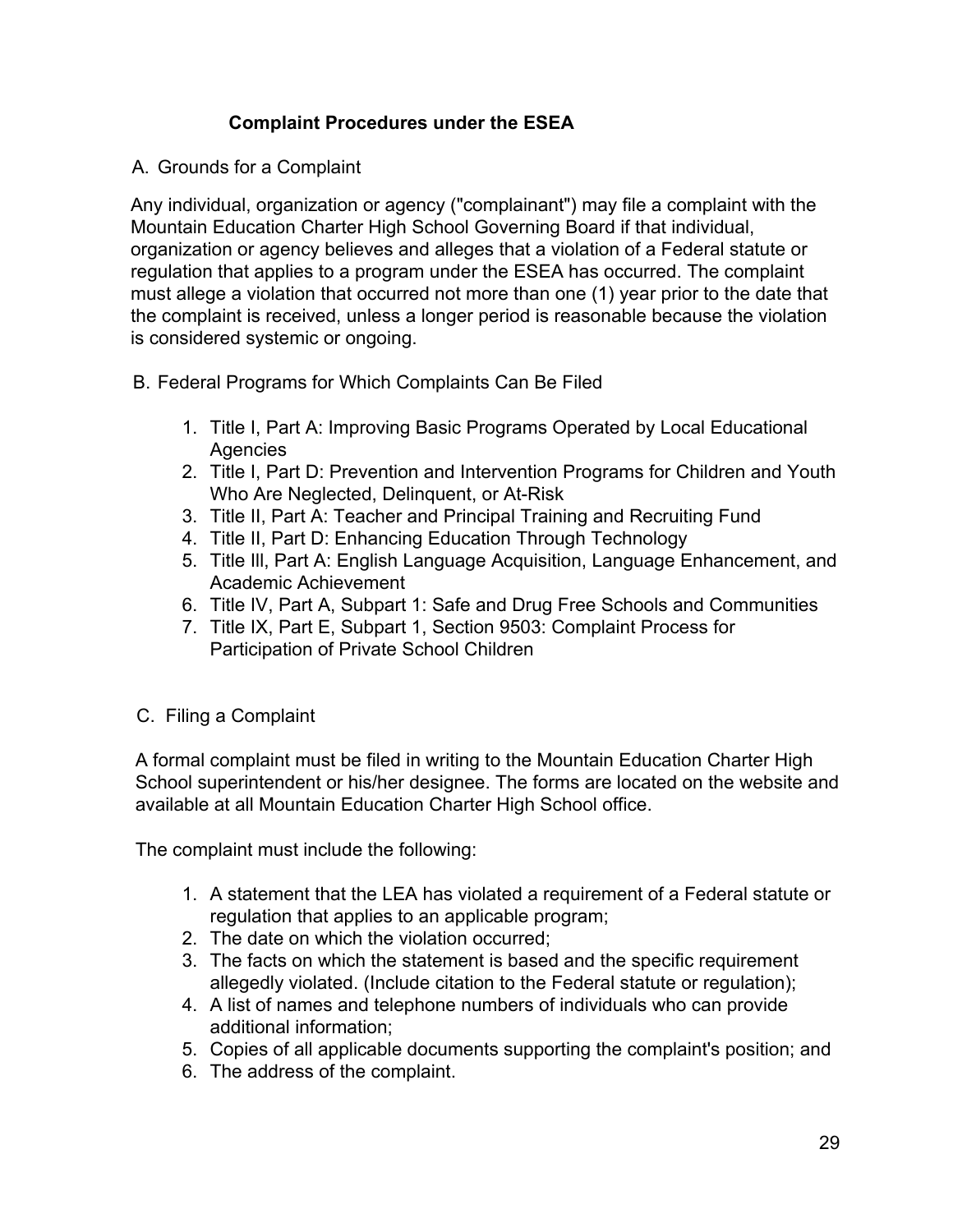#### D. Investigation of Complaint

Within ten (10) days of receipt of the complaint, the Superintendent or his/her designee will issue a Letter of Acknowledgement to the complainant that contains the following information:

- 1. The date the Department received the complaint;
- 2. How the complainant may provide additional information;
- 3. A statement of the ways in which the Department may investigate or address the complaint; and
- 4. Any other pertinent information.

If additional information or an investigation is necessary, the Superintendent will have sixty (60) days from receipt of the information or completion of the investigation to issue a Letter of Findings. If the Letter of Findings indicates that a violation has been found, corrective action will be required and time lines for completion will be included. Either the 30-day or the 60-day timelines outlined above may be extended, if exceptional circumstances exist. The Letter of Findings will be sent directly to the complainant.

#### E. Right of Appeal

If the complaint cannot be resolved at the local level, the complainant has the right to request review of the decision by the Georgia Department of Education. The appeal must be accompanied by a copy of the Superintendent's decision and include a complete statement of the reasons supporting the appeal.

Dr. Wayne Lovell, Superintendent Victoria Stroud Title I

#### **MOUNTAIN EDUCATION CHARTER HIGH SCHOOL**

Complaint Form for Federal Programs Please Print

| Name of (Complainant):                              |                      |  |
|-----------------------------------------------------|----------------------|--|
| Mailing Address:                                    |                      |  |
| Phone Number (home):                                | Phone Number (work): |  |
| Person/department complaint is being filed against: |                      |  |
| Date on which violation occurred:                   |                      |  |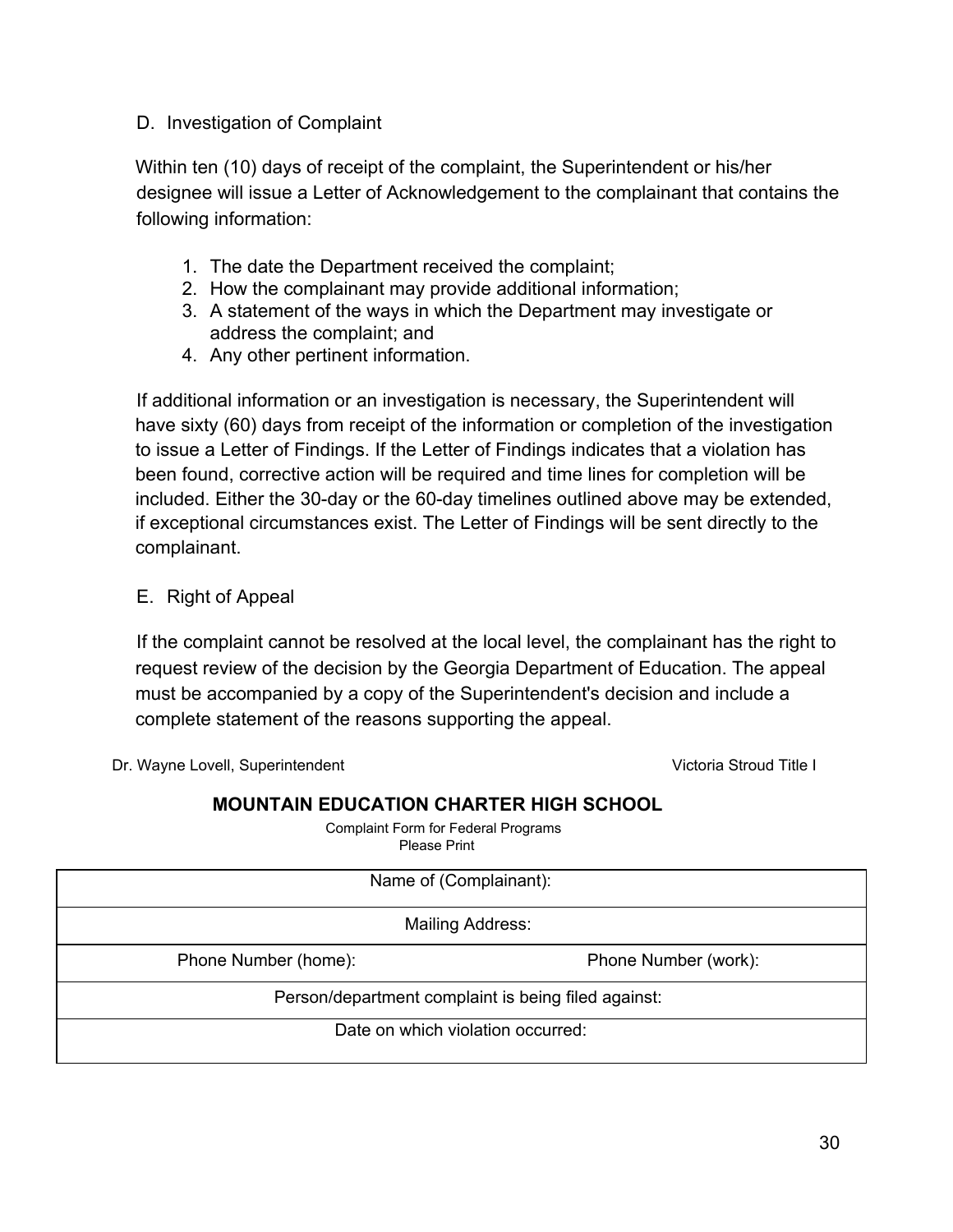Statement that the Mountain Education Charter High School has violated a requirement of Federal statue or regulation that applies to an applicable program (include citation to the Federal statue or regulation) (attach additional sheets if necessary):

The facts on which the statement is based and the specific requirement allegedly violated (attach additional sheets if necessary):

List the names and telephone numbers of individuals who can provide information:

Please attach/enclose copies of all applicable documents supporting your position.

Signature of Complainant: Date: Date: Date: Date: Date: Date: Date: Date: Date: Date: Date: Date: Date: Date: Date: Date: Date: Date: Date: Date: Date: Date: Date: Date: Date: Date: Date: Date: Date: Date: Date: Date: Date

Mail or deliver this form to: Mountain Education Charter High School,

School Superintendent MECHS 1963 Tom Bell Rd. Cleveland, Georgia 30528

Date Received:

Date of Response to Claimant:

The complaint must be addressed to: Georgia Department of Education, Office of Legal Services 205 Jesse Hill Jr. Drive SE 2052 Twin Tower East Atlanta, GA 30334